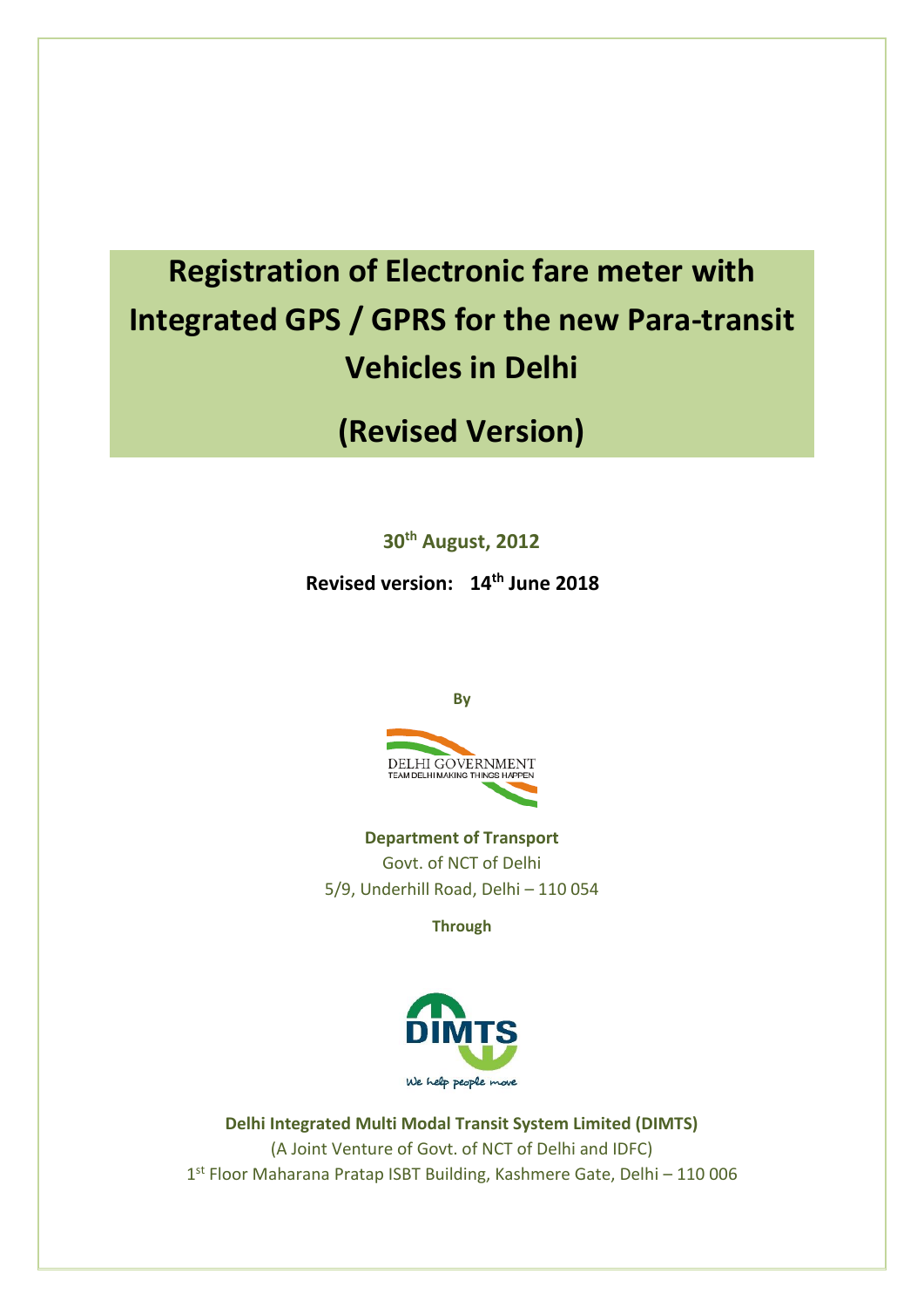



## **Table of Contents**

| <b>Section</b>                                           | <b>Title</b>                                            | Page No        |
|----------------------------------------------------------|---------------------------------------------------------|----------------|
| 1                                                        | Background, Registration Process and its Objectives     | $\overline{2}$ |
| $\overline{2}$                                           | Eligibility of Applicant for Registration               | 3              |
| 3                                                        | <b>Document Cost</b>                                    | 4              |
| 4                                                        | Industry Interaction Meeting and Issue of Addendum      | 4              |
| 5                                                        | <b>Application Related Details</b>                      | 5              |
| 6                                                        | <b>Evaluation of Applications</b>                       | 6              |
| $\overline{7}$                                           | Right to Accept or Reject any of the Applications       | $\overline{7}$ |
| 8                                                        | <b>Security Deposit</b>                                 | $\overline{7}$ |
| 9                                                        | <b>Timelines</b>                                        | 8              |
| Annexure A                                               | <b>Application Cover Letter</b>                         | 9              |
| Annexure B                                               | <b>Minimum Technical Specifications</b>                 | 11             |
| Annexure C                                               | List of Submissions                                     | 19             |
| Annexure D                                               | Format of Registration Letter                           | 21             |
| Annexure E                                               | Terms and Conditions Governing Registration             | 22             |
| Annexure F                                               | Format for Power of Attorney for Signing of Application | 31             |
| Annexure G<br>Format for Security Deposit Bank Guarantee |                                                         | 33             |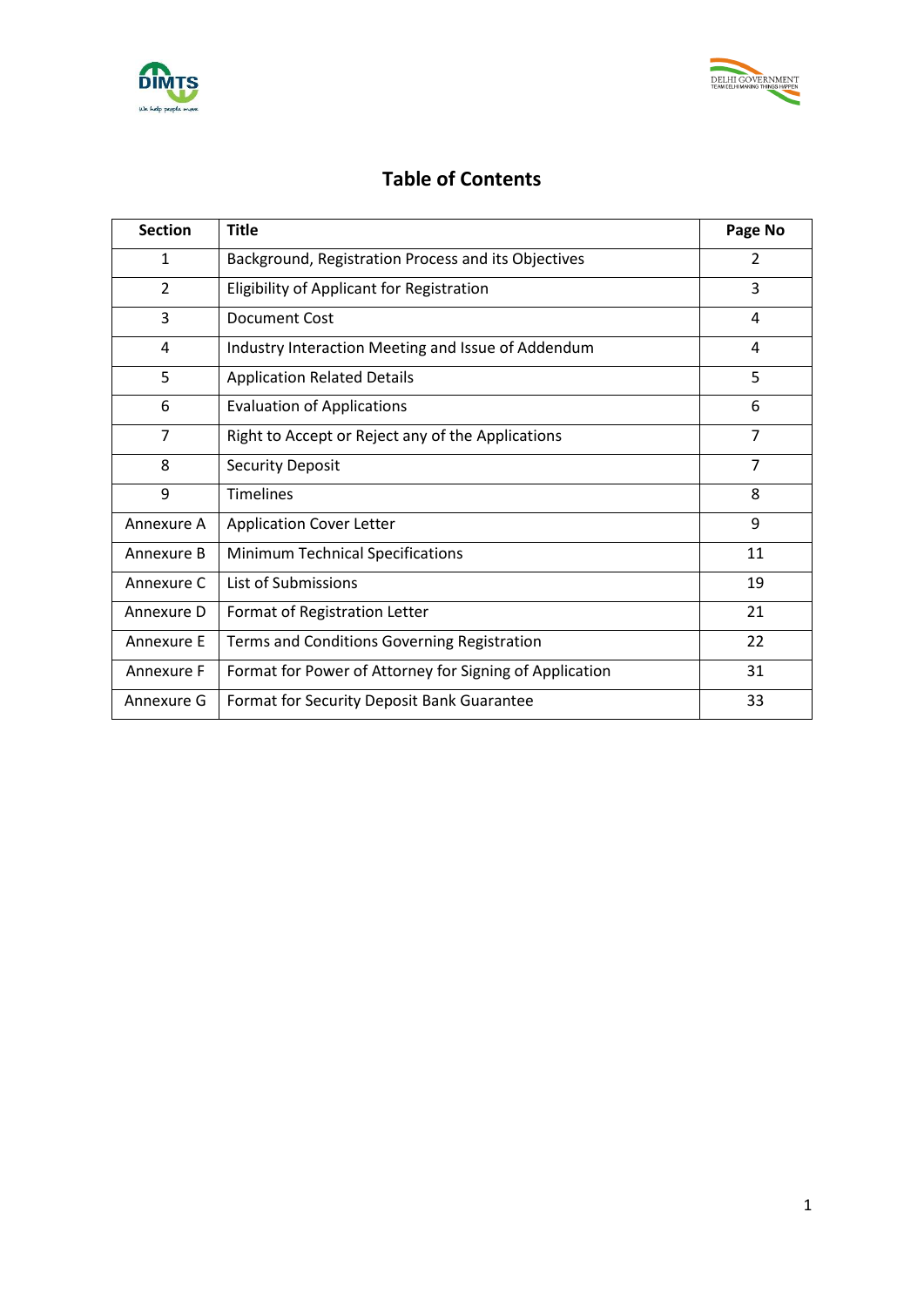



# **Registration of Integrated Electronic Fare Meter for the new Para-transit Vehicles in Delhi**

## **1. Background, Registration Process and its Objectives**

- 1.1. Department of Transport, Govt. of NCT of Delhi (DOT), in pursuance of the Hon'ble Supreme Court's order has decided to increase the cap on issue of permits to Three Seater Auto Rickshaws (TSRs) in NCT of Delhi from 55,000 to 1,00,000 and has decided to issue new TSR permits.
- 1.2. Pursuant to the aforesaid, as first phase, DOT has issued public notice F.No. DC (ARU)/TPT/2011-12/1148 dated August 8, 2012 and has notified its decision to issue 10,000 new permits for the TSRs ("**Para-transit Vehicles**").
- 1.3. In the said public notice DOT has notified that the Electronic Fare Meter fitted in the aforesaid TSRs should be GPS/GPRS Integrated and Electronic Fare Meter manufacturers/ dealers shall ensure that the GPS/GPRS device integrated with Electronic Fare Meter ("Integrated Electronic Fare Meter") is duly certified by Delhi Integrated Multi Modal Transit System Limited ("DIMTS").
- 1.4. Accordingly, DIMTS, in pursuance of the aforesaid, is carrying out this registration process for and on behalf of DOT ("Registration Process") with an objective to evaluate and register the Integrated Electronic Fare Meter meeting the prescribed criteria outlined in this document, in response to the applications received in this behalf from the interested and eligible entities. The Registration Processis open till March 29, 2013. DIMTS/DOT may extend the continuation of the registration process beyond March 29, 2013 in its sole and absolute discretion.

## 1.5. **Registration Process and its Objectives**

The objective of the Registration Process is to register Integrated Electronic Fare Meter meeting the prescribed criteria detailed in this Registration Process document. This Registration Process is not intended to evaluate the non GPS / GPRS aspects of the Integrated Electronic Fare Meter and the device would need to be duly approved, tested and sealed by Controller, Weights and Measures, GNCT of Delhi.

- 1.6. Unless the registration or the provisional registration of any Integrated Electronic Fare Meter (s) model is revoked / cancelled by DOT/DIMTS in accordance with the Terms and Conditions Governing the Registration:
	- (a) The 'provisional registration' shall remain valid for a period of 90 days from the date such Integrated Electronic Fare Meter was provisionally registered by DIMTS, and
	- (b) The 'registration' shall remain valid so long as such Integrated Electronic Fare Meter model continues to comply with the requirements based on which the same was registered by DIMTS.
- 1.7. The Terms and Conditions Governing the Registration shall be as set out in Annexure E and elsewhere in this document.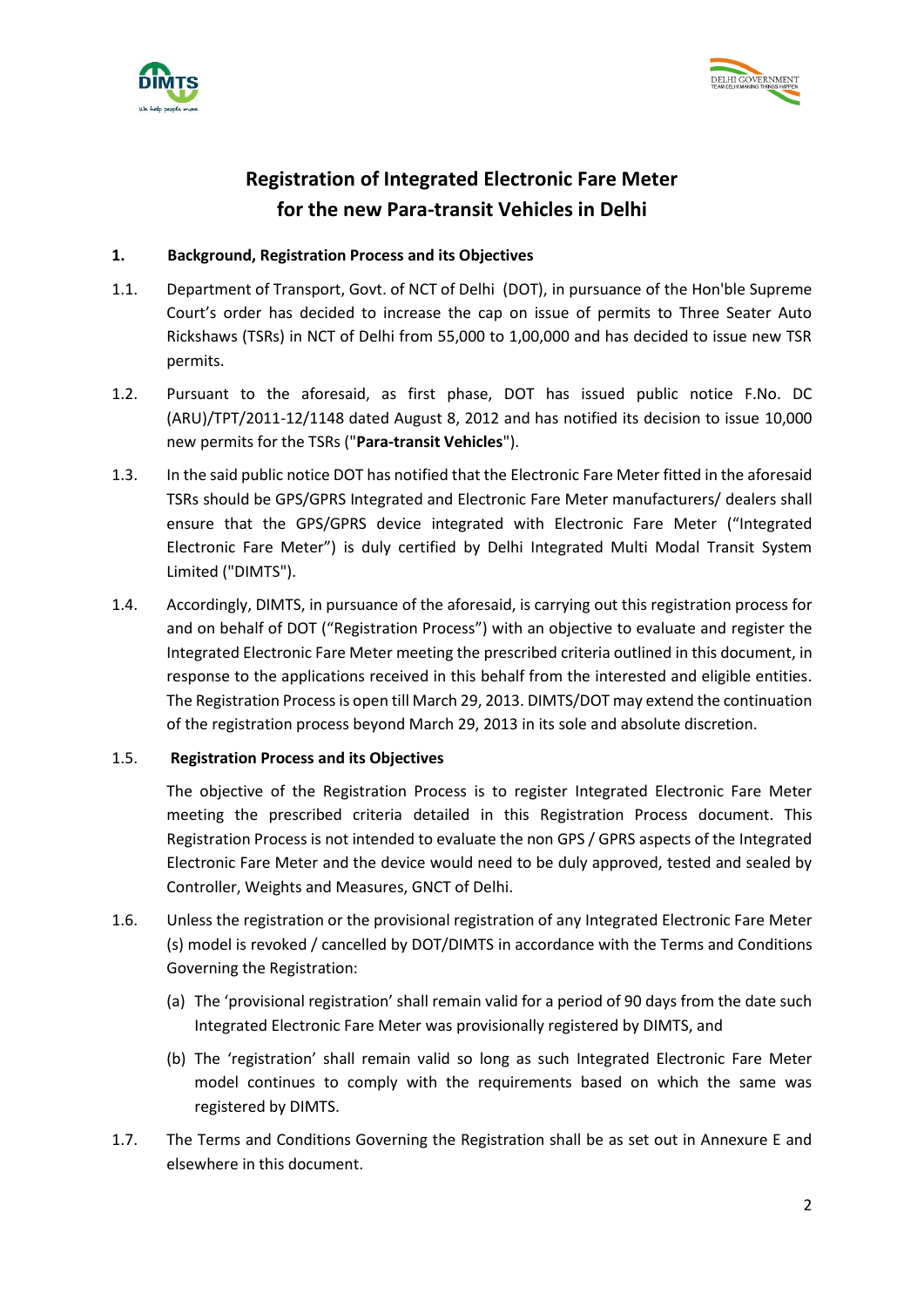



- 1.8. The evaluation of Application for Registration would be carried out on a "first-come-first-serve basis" reckoned based on the order of receipt of the duly completed Applications in all respect. In case of incomplete Applications where DIMTS requires the Applicants to submit any missing/incomplete information/documents, the receipt of such clarification/documents by DIMTS shall be deemed to be the date of submission of the Application.
- 1.9. DOT / DIMTS reserve the right to change the Terms and Conditions Governing Registration at any point of time.

## 1.10. **Submission of Applications seeking Registration**

- 1.10.1. An Applicant can apply either for 'registration' or 'provisional registration' of one or more models of its Integrated Electronic Fare Meter(s).
- 1.10.2. An Applicant is required to submit statement of compliance of the Integrated Electronic Fare Meters with the minimum technical specifications as set out in Annexure B. If all required certificates (to be issued by any NABL accredited laboratory) as per the requirements outlined are available with the Applicant, such Applicant can apply for 'registration' whereas Applicants not currently having any one or more of the required certificate(s) can apply for 'provisional registration' of their Integrated Electronic Fare Meter(s) together with self-certification against such parameters. Provided that the Applicants applying for 'provisional registration' would be required to (a) submit all the required certificates within 90 (ninety) days from the date of provisional registration, and (b) submit Security Deposit together with its Application as per section 8 of this document.
- 1.10.3. The Applicant is required to submit their Application in the form and manner prescribed in this document. The Applicant is also required to submit two Integrated Electronic Fare Meters of each of the models it desires to get registered together with their protocol and all other necessary documentation needed for integration. The Integrated Electronic Fare Meter will not be returned to Applicant irrespective of the result of the assessment and evaluation of its Application and the same will be retained by DIMTS.
- 1.10.4. All notices required and all other communications, documentation and proceedings which are in any way relevant to the Registration or the Registration Process shall be in writing and in English language.

## **2. Eligibility of Applicant for Registration**

2.1. An Applicant must be an entity having valid license (as on date of submission of its Application) issued by the Controller of Weights and Measures Department, GNCTD or any other competent authority of any state or union territory in India for electronic fare meters. Any entity not meeting the preceding requirement would not be eligible to submit Application under this Registration Process. The applicant shall submit an affidavit with an undertaking that the applicant will conform to all relevant laws/ obligations/ acts/ clauses as mentioned in the registration document.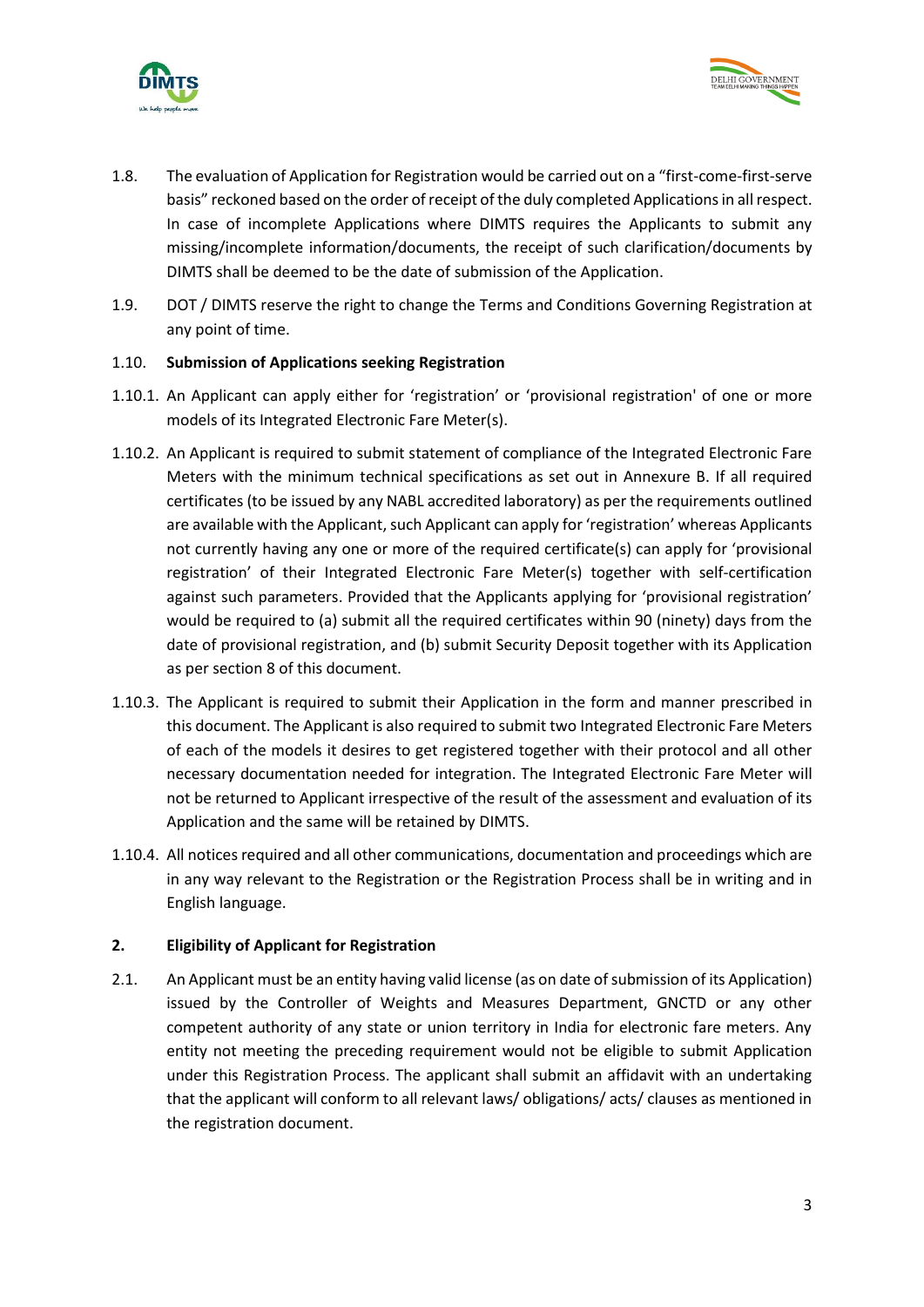



- 2.2. An Applicant can apply for registration of one or more models of Integrated Electronic Fare Meters, provided that the,
	- (a) Model approval from competent authorities for the Integrated Electronic Fare Meter being submitted by the Applicant for registration must be in place, and
	- (b) Integrated Electronic Fare Meter must meet the minimum technical specifications outlined in Annexure B failing which they will not be processed for registration by DIMTS.

## **3. Document Cost**

- 3.1. The Applicant shall, together with their Application, submit a demand draft of Rs. 2,500/- (Rupees Two Thousand Five Hundred) in favor of "DIMTS Ltd." payable in Delhi as the cost of application brochure for one Integrated Electronic Fare Meter model. For each additional Integrated Electronic Fare Meter model being submitted for registration, where applicable, the Applicant shall submit an additional cost of application brochure @ Rs. 2,500/- (Rupees Two Thousand Five Hundred) per additional Integrated Electronic Fare Meter model by way of demand draft in the aforesaid manner.
- 3.2. The cost of application brochure paid to DIMTS as per section 3.1 shall be non-refundable. An Application not accompanied by the aforesaid payment shall be considered as non-responsive and the same would be liable for rejection.

## **4. Industry Interaction Meeting and Issue of Addendum**

- 4.1. To clarify and discuss issues with respect to the Registration Process and the Registration Process document, DIMTS will hold a meeting as per the schedule and at the address provided in section 8.
- 4.2. Prior to the meeting, the potential applicants may submit a list of queries, if any, to DIMTS at the address provided in section 5.3. DIMTS/DOT may, in its sole discretion or based on inputs provided by potential applicants that it considers acceptable, amend the Registration Process document.
- 4.3. Applicants may note that DIMTS/DOT will not entertain any deviations from the Registration Process document at the time of submission of the Application or thereafter. The Applications to be submitted by the Applicants would have to be unconditional and unqualified and the Applicants would be deemed to have accepted all the terms and conditions of the Registration Process document with all its contents including the Terms and Conditions Governing Registration as set out in Annexure E. Any conditional Application shall be regarded as nonresponsive and would be liable for rejection.
- 4.4. Attendance of the potential Applicants at the meeting is not mandatory. However, subsequent to the meeting, DIMTS/DOT may not respond to queries from any potential Applicant.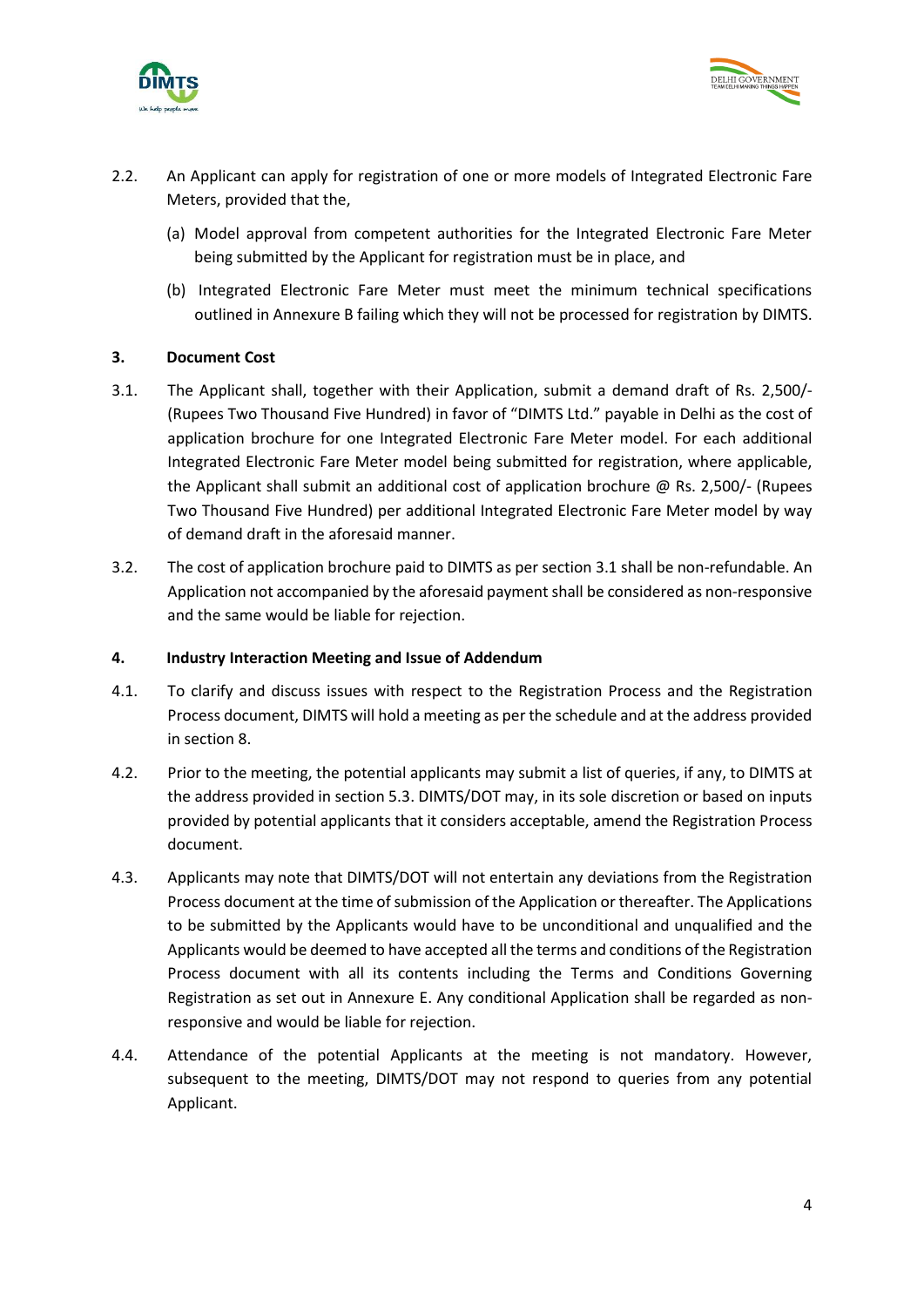



- 4.5. All correspondence in this regard should be addressed to and submitted at the address provided in section 8 of this document. Only one authorized representative shall be permitted to attend the meeting from any potential Applicant who should carry a letter to this effect.
- 4.6. Any Addendum to this Registration Process document may be issued by DIMTS by way of uploading the same on website(s) www.transport.delhigovt.nic.in / www.dimts.in. Applicants are advised to visit these website(s) regularly to keep themselves updated. Any Addendum thus issued will be binding upon them.

## **5. Application Related Details**

## 5.1. **Contents of the Application**

An Application needs to be accompanied by the Integrated Electronic Fare Meter for which registration is being sought as per section 5.1.1 and the documents as per section 5.1.2. Any failure by the Applicant to comply with any of the aforesaid requirements would make their Applicable liable for rejection and the Integrated Electronic Fare Meter submitted would not be considered for registration by DIMTS.

## 5.1.1. **Integrated Electronic Fare Meters**

An Applicant is required to submit two units of Integrated Electronic Fare Meters of each of the models that it desires to get registered together with their protocol and all other necessary documentation needed for integration as per Annexure C.

The Integrated Electronic Fare Meter being submitted must meet the minimum technical specifications outlined in Annexure B.

Both soft copy (in CD/DVD) and hard copy of the protocol as defined in Annexure C and all other necessary documentation for each of the Integrated Electronic Fare Meter model is required to be submitted together with the Application.

The Integrated Electronic Fare Meter submitted with the Application would not be returned to the Applicant irrespective of the outcome of the evaluation of the Application and the same would be retained by DIMTS for record purposes.

## 5.1.2. **Details of Documents to be Submitted**

Applicants are required to submit the following documents/information in their Application:

- (a) Table of Contents listing documents and details submitted (with page referencing)
- (b) DD towards Document Cost as per section 3
- (c) Cover Letter as per the format provided in Annexure A
- (d) Documents/details sought in Annexure B
- (e) Documents/details sought in Annexure C
- (f) Power of Attorney for Signing of Application as per the format provided in Annexure F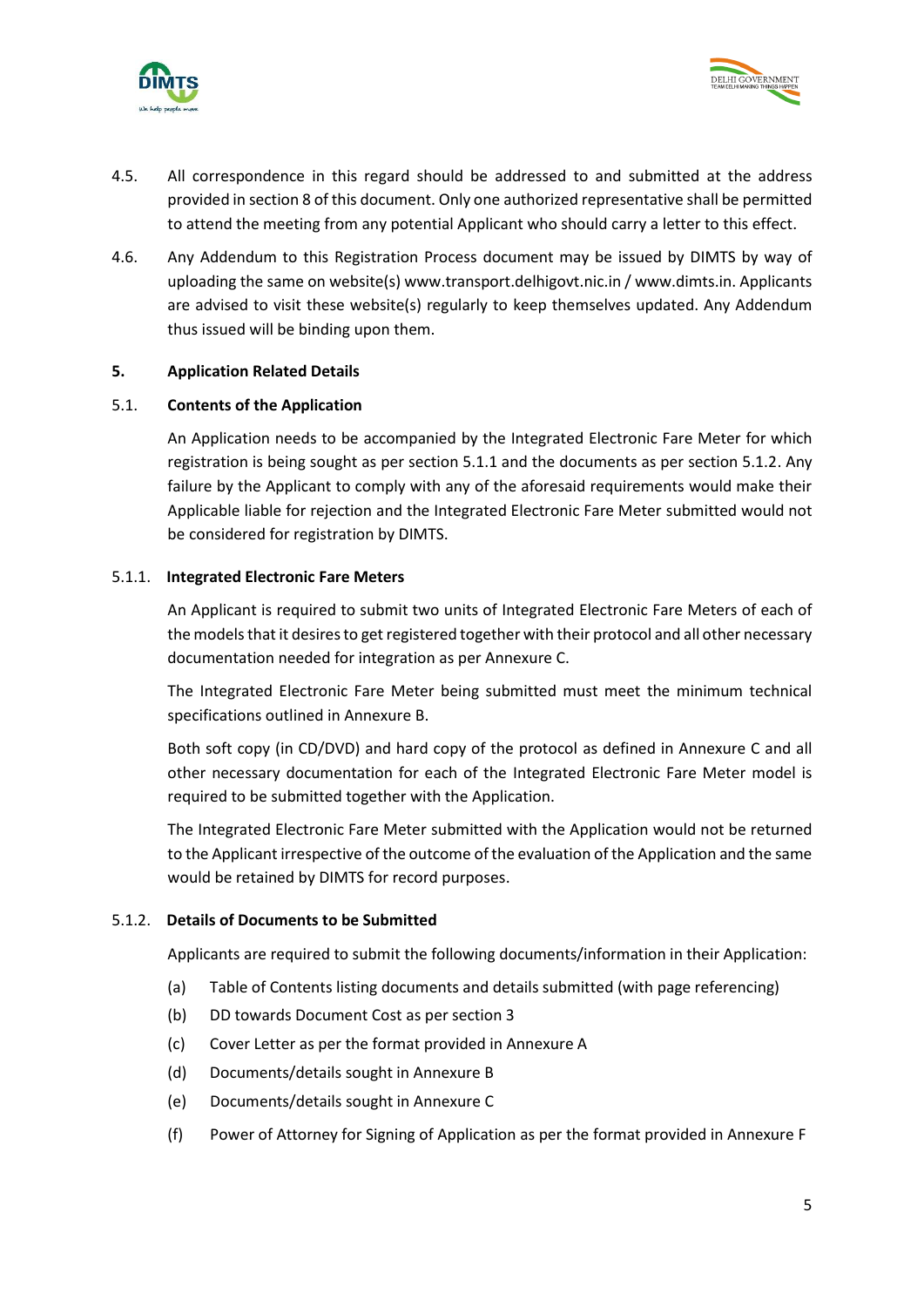



(g) Security Deposit (if applying for a provisional registration of an Integrated Electronic Fare Meter) as per the format provided in Annexure G

**Both soft copy (in CD/DVD) and hard copy of the above documents are required to be submitted**.

## 5.2. **Sealing and Marking of Applications**

An Application needs to be submitted in a sealed envelope clearly bearing the following identification:

## **"Application for Registration" " Registration of Integrated Electronic Fare Meter for the new Para-transit Vehicles in Delhi" "Submitted by Name, Address and Contact Phone No. of the Applicant**"

## 5.3. **Submission of Application**

The Application as per the requirements outlined in section 5.1 and 5.2 should reach us at the following address as per the timelines specified for submission in section 8:

Project Manager –Para-transit Delhi Integrated Multi Modal Transit System Limited, 1 st Floor, Maharana Pratap ISBT Building, Kashmere Gate, Delhi – 110006 Tel: +91-11- 49378925, Fax: +91-11-23860966, E-mail: paratransit@dimts.in

## 5.4. **Application Preparation Cost**

The Applicant shall be responsible for and shall bear all costs and expenses associated with the preparation of its Application and its participation in the Registration Process. It is clarified that neither DOT nor DIMTS shall be responsible or in any way liable for such costs and expenses regardless of the conduct or outcome of the Registration Process.

## **6. Evaluation of Applications**

- 6.1. The Applications found complete in all respects shall be considered towards processing for registration of Integrated Electronic Fare Meters on a "first come first serve" basis.
- 6.2. DIMTS, on behalf of DOT, would issue a Registration letter to the Applicant concerned, in respect of each of their Integrated Electronic Fare Meter that DIMTS registers hereunder, in the form as set out in Annexure D and the details thereof would be published by DOT and DIMTS, as registered Integrated Electronic Fare Meter, on their respective web sites. It is clarified that the Applicant or any of its dealers can supply such registered Integrated Electronic Fare Meters to the permit holders of the Para-transit Vehicles provided that the Applicant or the dealers concerned have valid license issued by the competent authority in Delhi to sell such Integrated Electronic Fare Meters.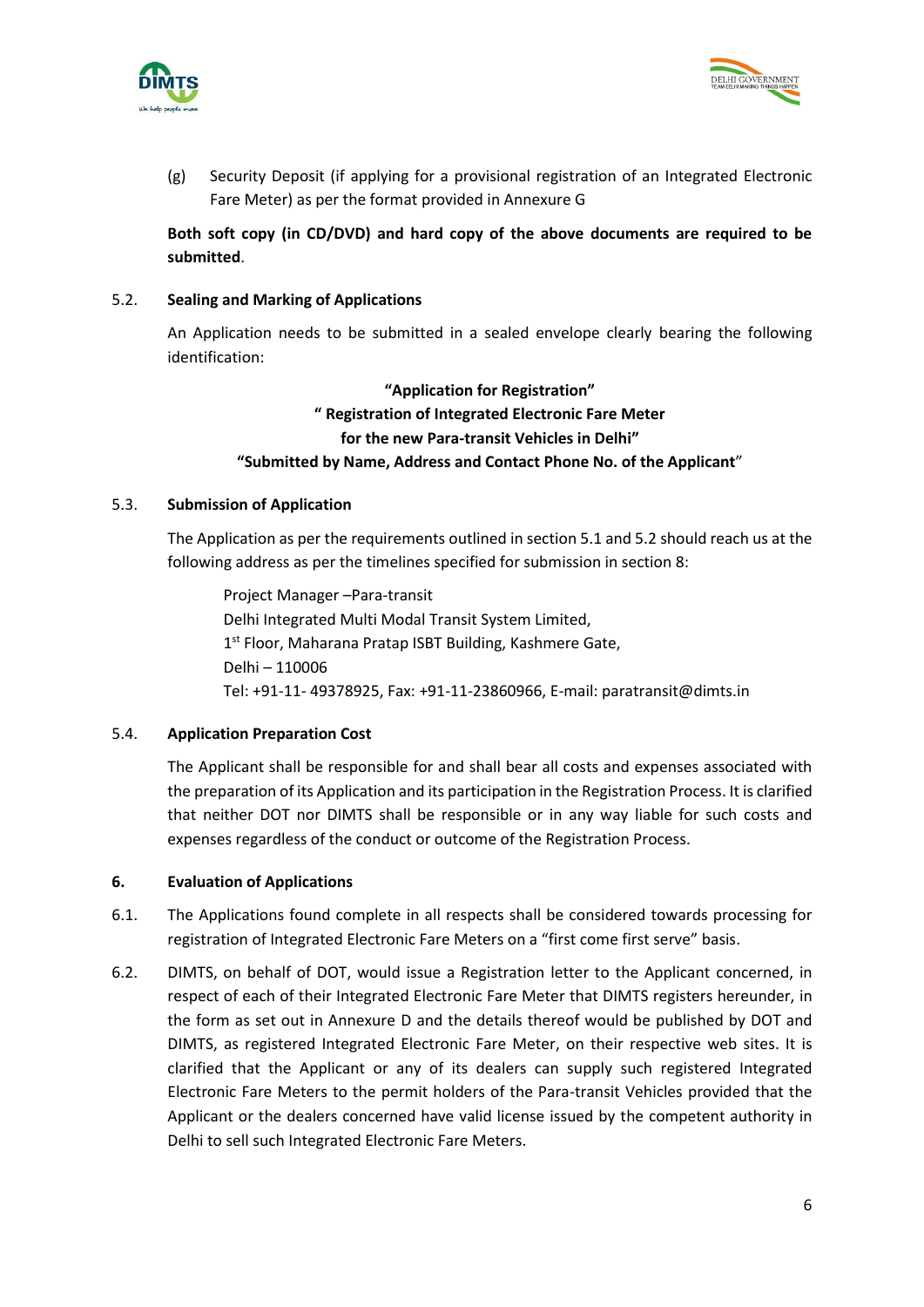



- 6.3. DIMTS reserves the right to verify all statements, information and documents submitted by the Applicant along with their Application in response to this Registration Process document. Any failure of DIMTS to undertake such verification shall not relieve the Applicant of their obligations or liabilities here under to submit true and correct information nor will it affect any rights of DIMTS/DOT.
- 6.4. If any information or documentation provided by an Applicant is found to be false or misleading during the Registration Process or during the Registration Period, such Application would be liable for rejection and if the Integrated Electronic Fare Meter has been registered, such registration would be liable for being cancelled/withdrawn. Further, Applicant may be considered for blacklisting.
- 6.5. Decision of DIMTS/DOT regarding registration/ rejection of the Integrated Electronic Fare Meters submitted by Applicants seeking registration under this process shall be final and binding upon Applicants and no correspondence in this regard will be entertained by DIMTS/ DOT.

## **7. Right to Accept or Reject any of the Applications**

- 7.1. Notwithstanding anything contained in this document, DIMTS/DOT reserves the right to accept or reject any Application and to annul the Registration Process and reject all the Applications, at any time without any liability or any obligation for such acceptance, rejection or annulment, and without assigning any reasons thereof. DIMTS/DOT reserves the right to reject any Application if:
	- (a) At any time, a material misrepresentation and/or concealment of any facts / materials is made or discovered, or
	- (b) The Applicant does not respond promptly and diligently to requests for supplementary information required for the evaluation of the Application and/or integration of their Integrated Electronic Fare Meter submitted therewith, or
	- (c) If the Applicant engages in a corrupt, fraudulent, coercive, undesirable or restrictive practices as defined in Annexure E - Terms and Conditions Governing Registration.

## **8. Security Deposit**

- 8.1. The Applicant choosing to have their Integrated Electronic Fare Meters provisionally registered by DIMTS would be required to submit a security deposit of Rs. 1,00,00,000/- (Rupees One Crore only) in accordance with the format as contained in Annexure G, as security for their due and satisfactory fulfillment of the Terms and Conditions Governing Registration in relation to the provisionally registered Integrated Electronic Fare Meters ("Security Deposit").
- 8.2. The Security Deposit shall be in the form of an irrevocable Bank Guarantee issued by any Indian Nationalized Bank or a Scheduled Bank authorized to handle transactions of Government of India. For the avoidance of any doubt, 'Scheduled Bank' shall mean a Bank as defined under Section 2(e) of the Reserve Bank of India Act, 1934.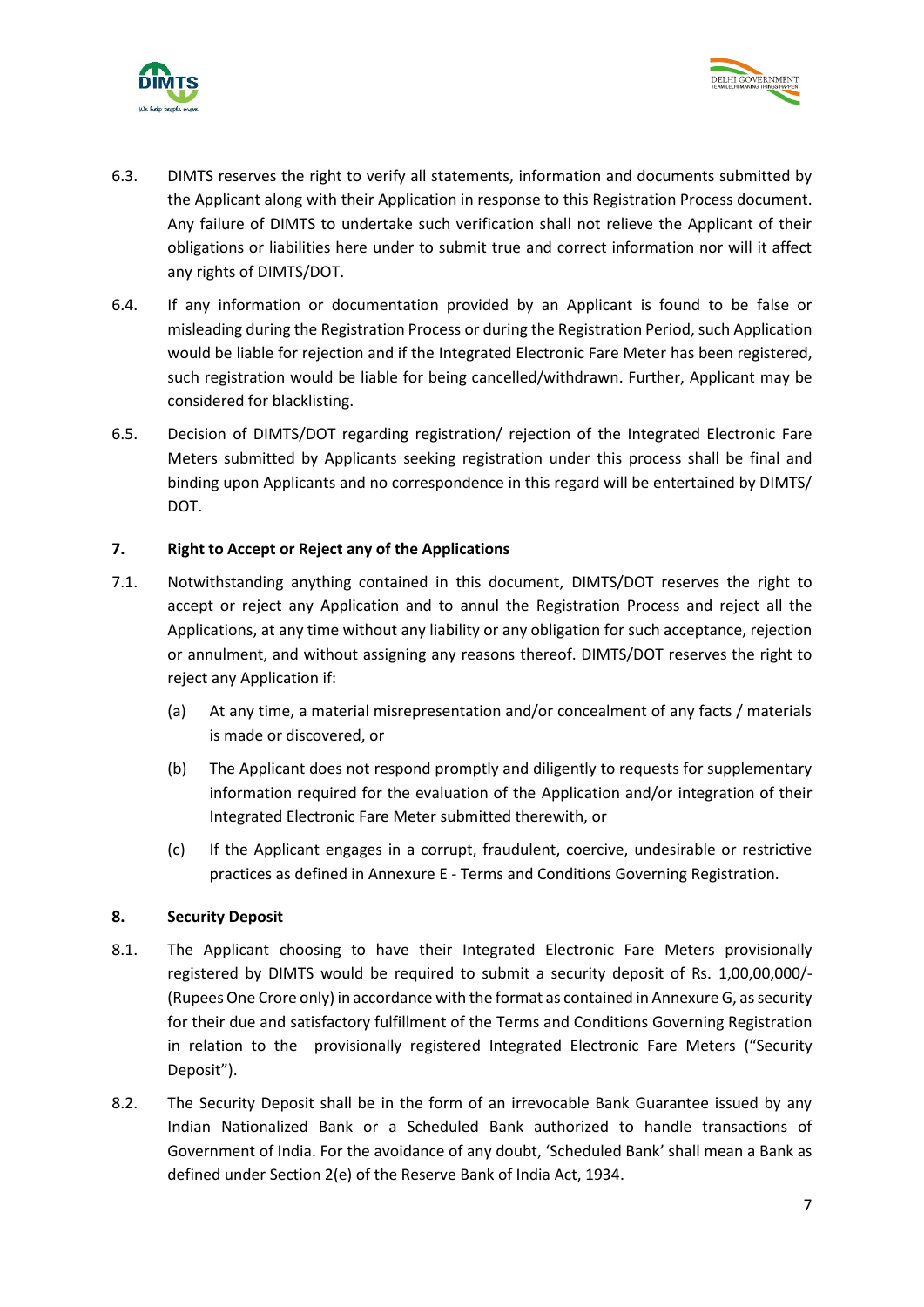



- 8.3. The Security Deposit shall be valid for a period of 180 (one hundred and eighty) days from the date of submission of the Application by the Applicant.
- 8.4. The Security Deposit will be returned by DOT to the Applicant on the earlier of the following:
	- (a) within 30 days from the date on which all the required certificate from any NABL accredited laboratory is submitted by the Applicant to DIMTS, and
	- (b) within 30 days from the expiry of the Security Deposit bank guarantee.
- 8.5. In case the Security Deposit is issued by any bank outside Delhi, the same shall be routed through their branch in Delhi and shall be enforceable at Delhi.
- 8.6. The Security Deposit shall be forfeited by DOT in the event the Applicant fails to submit any one or more of the required certificate from any NABL accredited laboratory to DIMTS within the time period provided for in clause 8.1 or any extension thereof is granted by DIMTS, if any, in its sole and absolute discretion, based upon request made by the Applicant in this behalf subject to Security Deposit validity being extended by the Applicant. Provided that the amount being recovered by DOT shall be worked out having due regard to the number of provisionally registered Integrated Electronic Fare Meters that have been sold by such Applicant.

## **9. Timelines**

The timelines for various activities and submissions shall be as provided below:

| S No. | <b>Description</b>                                                                                                                      | <b>Timeline</b>                                                                             |
|-------|-----------------------------------------------------------------------------------------------------------------------------------------|---------------------------------------------------------------------------------------------|
| 1.    | Industry Interaction meeting                                                                                                            | 27 <sup>th</sup> August 2012                                                                |
| 2.    | Responses to queries/Issue of Addendum                                                                                                  | 29 <sup>th</sup> August 2012                                                                |
| 3.    | Start of Submission of Applications (Ongoing process<br>till March 29, 2013 or as extended by DIMTS/DOT).                               | From 31 <sup>st</sup> August 2012.<br>From 10:30 AM to 5:00 PM<br>on all DIMTS working days |
| 4.    | List of Registered Electronic Fare Meters (First come<br>first serve basis based on receipt of Application<br>complete in all respect). | Ongoing based on the<br>Applications received                                               |

Venue for Industry Interaction Meeting:

Delhi Integrated Multi Modal Transit System Limited, 1<sup>st</sup> Floor, Maharana Pratap ISBT Building, Kashmere Gate, Delhi – 110006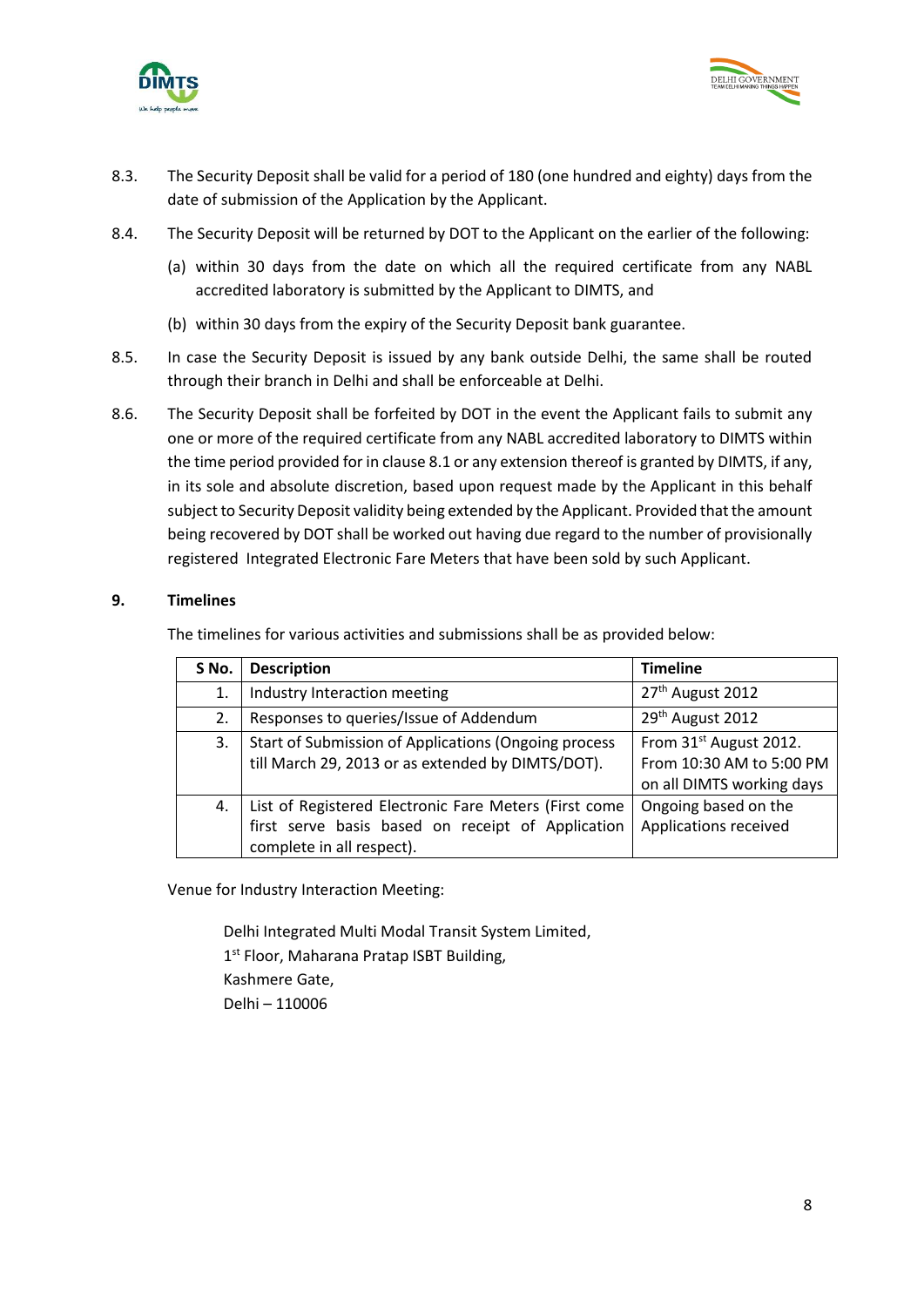



**Annexure A**

## **Application Cover Letter**

## **(On the Official Letter Head of the Applicant)**

Date:

Project Manager –Para-transit Delhi Integrated Multi Modal Transit System Limited, 1st Floor, Maharana Pratap ISBT Building, Kashmere Gate, Delhi – 110006

## **Sub: Registration of Integrated Electronic Fare Meter for the new Para-transit Vehicles in Delhi**

Sir,

We have reviewed and fully understood the requirements of the process for "Registration of Integrated Electronic Fare Meter for the new Para-transit Vehicles in Delhi" and are submitting our Application for registration of the following Integrated Electronic Fare Meter together with the required details and other information as per the Registration Process document:

| Integrated Electronic Fare Meter |  |
|----------------------------------|--|
| Model Number(s) to be registered |  |
| Manufactured at (address of      |  |
| manufacturing facility)          |  |

In relation to our Application, you may also note the following:

- 1. Our Application is unconditional. Our Application is for [*provisional registration / final registration*\*] of the Electronic Fare Meter(s). [\* *strike out whichever is not applicable*]
- 2. All information provided in the Application is true and correct.
- 3. We shall make available to DOT/DIMTS any additional information that they may find necessary or require to clarify, supplement or authenticate the Application.
- 4. We acknowledge the right of DIMTS/DOT to reject our Application without assigning any reason.
- 5. We understand that you may cancel the Registration Process at any time and that you are not bound to accept any Application that you may receive without incurring any liability to the Applicants.
- 6. We declare that we satisfy and meet the requirements as specified in the Registration Process document and are eligible to submit Application in accordance with the terms of the said Registration Process document.
- 7. We undertake that in case due to any change in facts or circumstances during the Registration Process, we are attracted by the provisions of disqualification; we shall intimate DIMTS/DOT of the same immediately.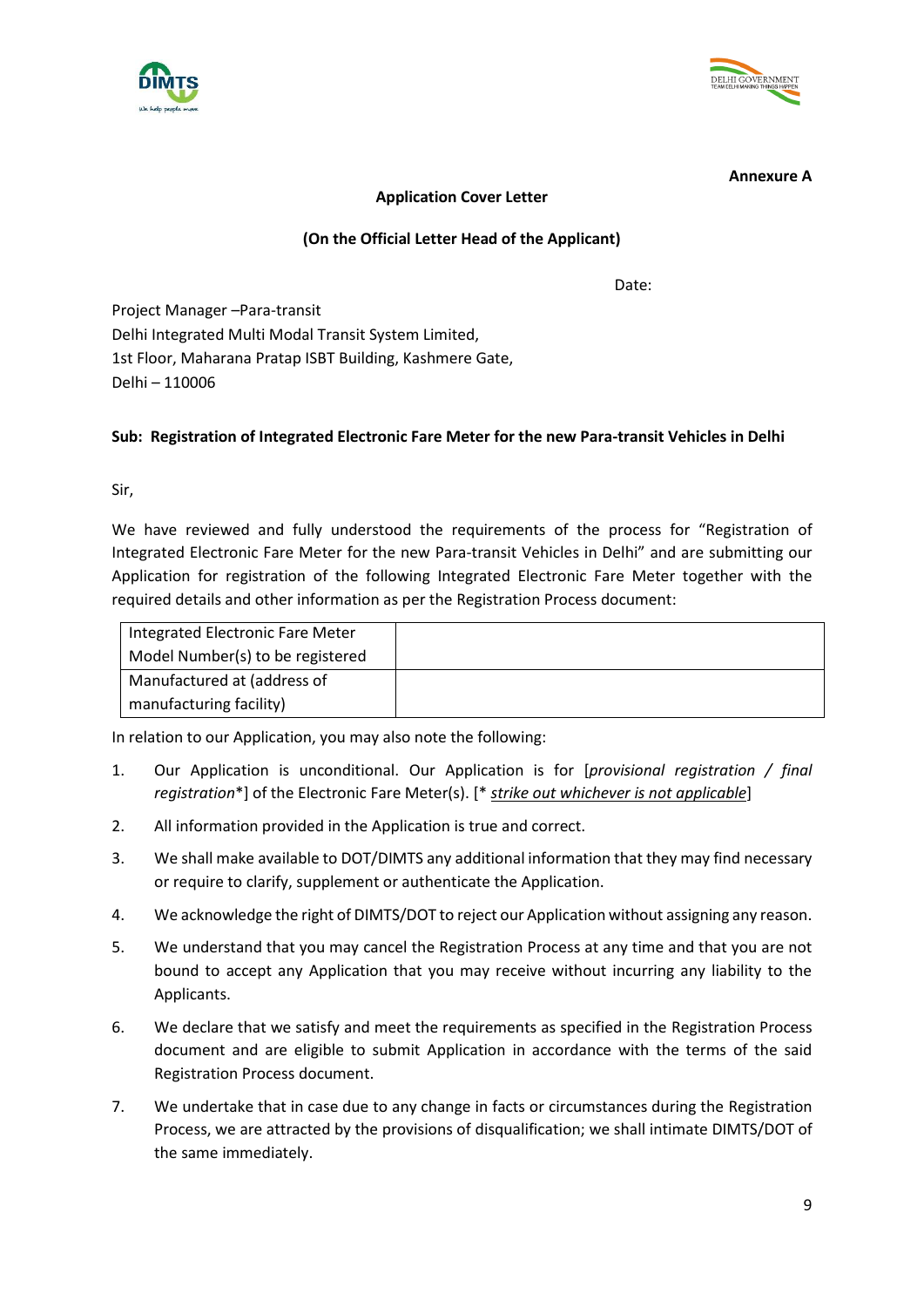



- 8. We represent and confirm that neither we nor our partner(s) nor any of our promoters/directors are barred by DOT or Government of National Capital Territory of Delhi or blacklisted by any state government or central government / department / agency in India from participating in bids, as on the date of submission of this Application.
- 9. We agree to keep and confirm that our Application is valid up to \_\_\_\_\_\_\_\_\_\_ [*minimum One Hundred and Eighty (180) days from the date of submission of Application*].

Sincerely,

[Name and Designation of the Authorized Signatory]

[Signature of the Authorized Signatory]

[Contact address including phone, fax and E-mail]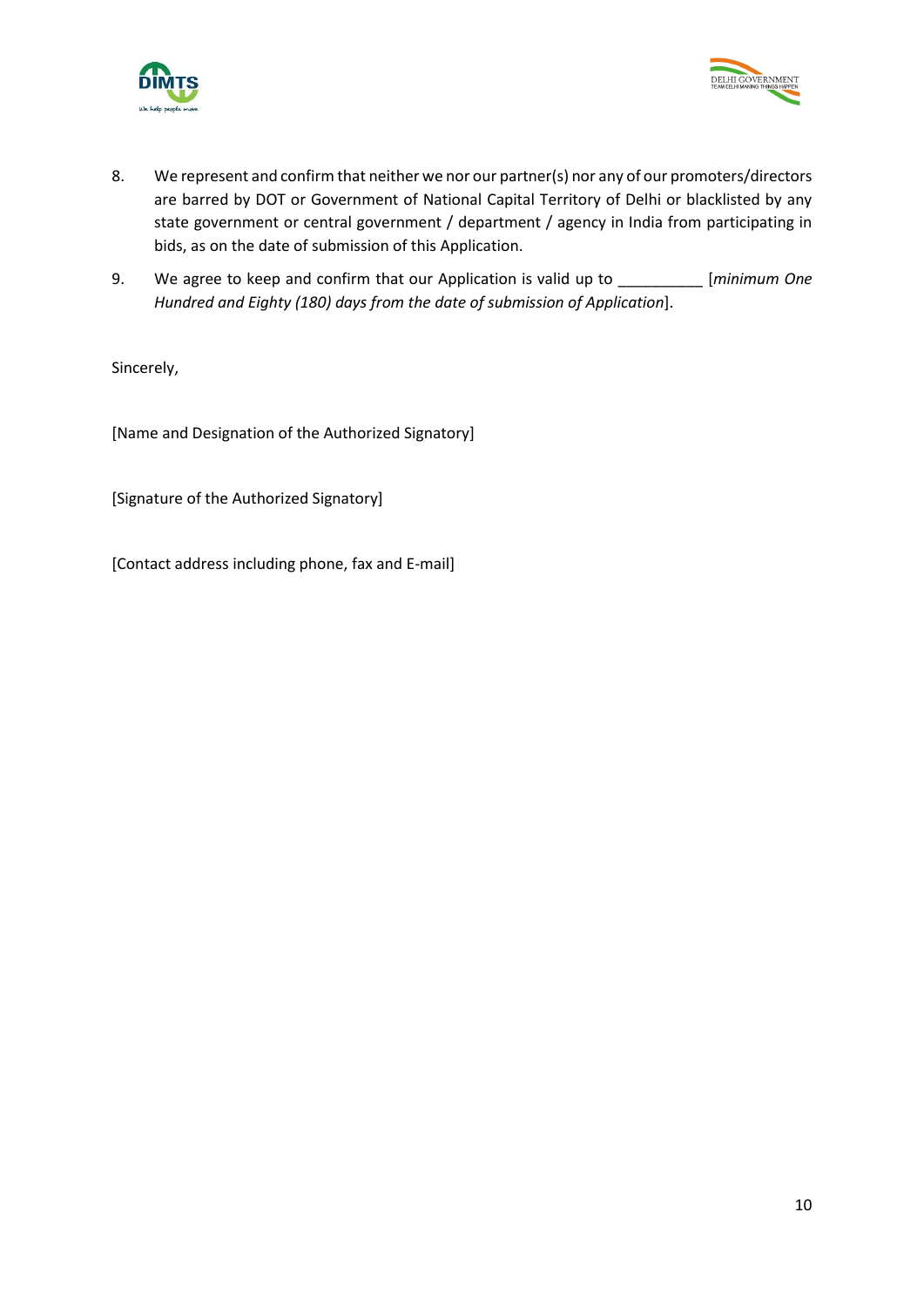



**Annexure B** 

## **Minimum Technical Specifications**

## **Electronic fare meter with Integrated GPS / GPRS Specifications:**

The Electronic fare meter with Integrated GPS / GPRS Specifications shall be a single integrated unit having fare meter and other necessary peripherals along with GSM/CDMA module and GPS Tracking Device.

The minimum specifications of the vehicle mounted Integrated GPS Fare Meter is as following:

Section I: The minimum specifications of the vehicle mounted Integrated GPS Fare Meters are as follows

 **Sheet 1:** Compliance from Application for minimum technical specification with documentary proof as listed against each point to be provided

| <b>SI</b> | <b>Specifications of Integrated GPS Fare Meter</b>                                                                                                                | <b>Validation Process</b>                                                                                                                                                              | <b>Confirmation</b><br>(Yes / No) |
|-----------|-------------------------------------------------------------------------------------------------------------------------------------------------------------------|----------------------------------------------------------------------------------------------------------------------------------------------------------------------------------------|-----------------------------------|
| 1.        | Internal GPS (Frequency L1 1560 -1590 MHz) and<br>GPRS antenna: Dual band; Class 10, Device class B,<br>TCP/IP Frequency band: L1 850/1900MHz and<br>900/1800MHz. | Self-certification<br>from applicant with<br>supporting document<br>- Certification from<br>an authorized<br>laboratory OR                                                             |                                   |
|           |                                                                                                                                                                   | - Datasheet/<br>Specification sheet<br>from Manufacturer                                                                                                                               |                                   |
| 2.        | GPS Positional Accuracy: at least 5m CEP                                                                                                                          | Self-certification<br>from applicant with<br>supporting document<br>- Certification from<br>an authorized<br>laboratory OR<br>- Datasheet/<br>Specification sheet<br>from Manufacturer |                                   |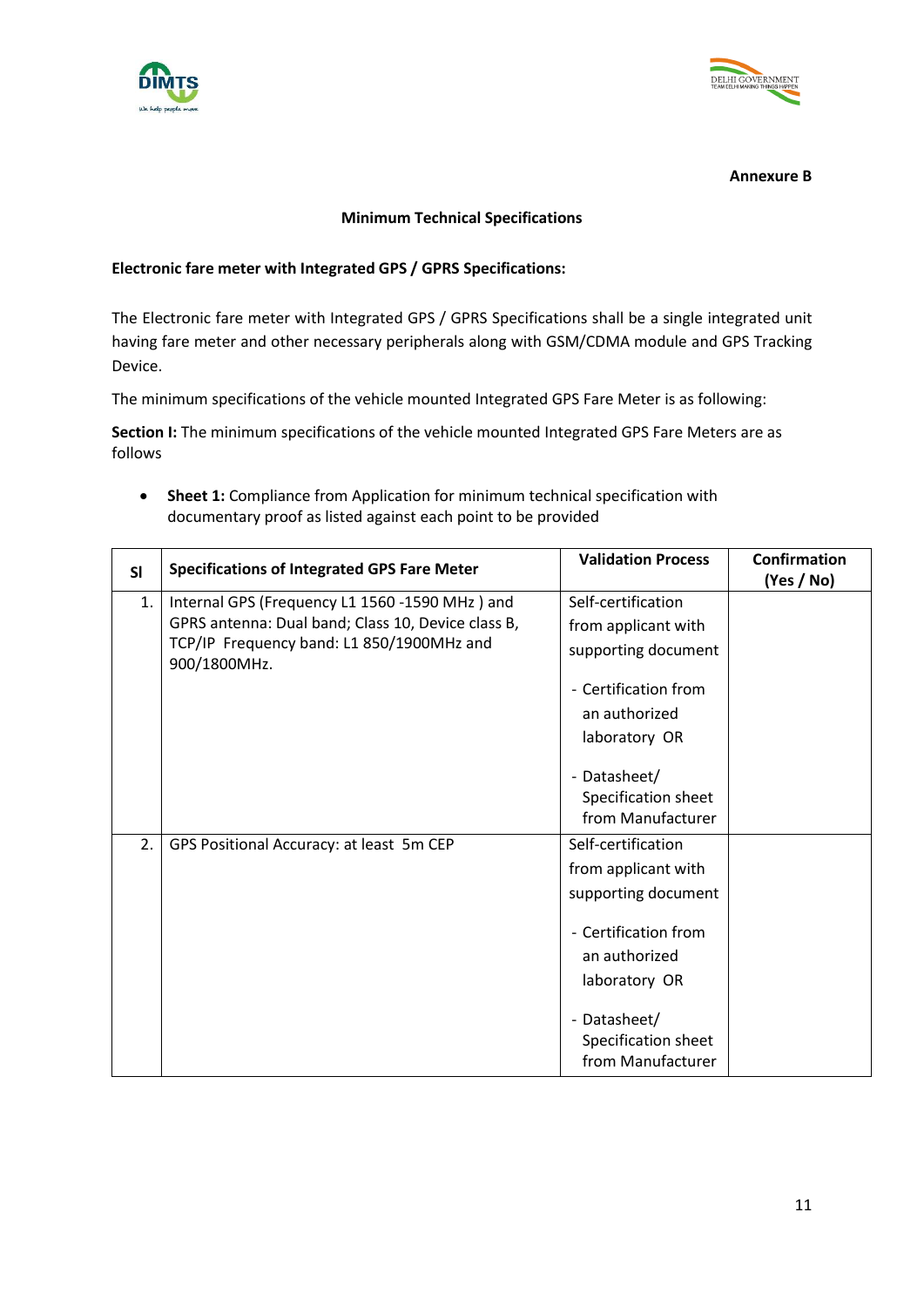



| SI | <b>Specifications of Integrated GPS Fare Meter</b>                                                                                                               | <b>Validation Process</b>                                                                                                  | <b>Confirmation</b><br>(Yes / No) |
|----|------------------------------------------------------------------------------------------------------------------------------------------------------------------|----------------------------------------------------------------------------------------------------------------------------|-----------------------------------|
| 3. | Internal battery (with minimum 4 hours backup)                                                                                                                   | Self-certification<br>from applicant with<br>supporting document                                                           |                                   |
|    |                                                                                                                                                                  | - Certification from<br>an authorized<br>laboratory OR<br>- Datasheet/                                                     |                                   |
|    |                                                                                                                                                                  | Specification sheet<br>from Manufacturer                                                                                   |                                   |
| 4. | IP54 or higher protection classification,                                                                                                                        | Self-certification<br>from applicant with<br>supporting document                                                           |                                   |
|    |                                                                                                                                                                  | - Certification from<br>an authorized<br>laboratory OR                                                                     |                                   |
|    |                                                                                                                                                                  | - Datasheet/<br>Specification sheet<br>from Manufacturer                                                                   |                                   |
| 5. | Temperature range : -10°C to +60°C                                                                                                                               | Self-certification<br>from applicant with<br>supporting document<br>- Certification from<br>an authorized<br>laboratory OR |                                   |
|    |                                                                                                                                                                  | - Datasheet/<br>Specification sheet<br>from Manufacturer                                                                   |                                   |
| 6. | Capacity to store 15000 positional logs on the device's<br>internal memory. These shall be transmitted to the<br>server as soon as the connectivity is restored. | Self-certification<br>from applicant with<br>supporting document                                                           |                                   |
|    |                                                                                                                                                                  | - Certification from<br>an authorized<br>laboratory OR                                                                     |                                   |
|    |                                                                                                                                                                  | - Datasheet/<br>Specification sheet<br>from Manufacturer                                                                   |                                   |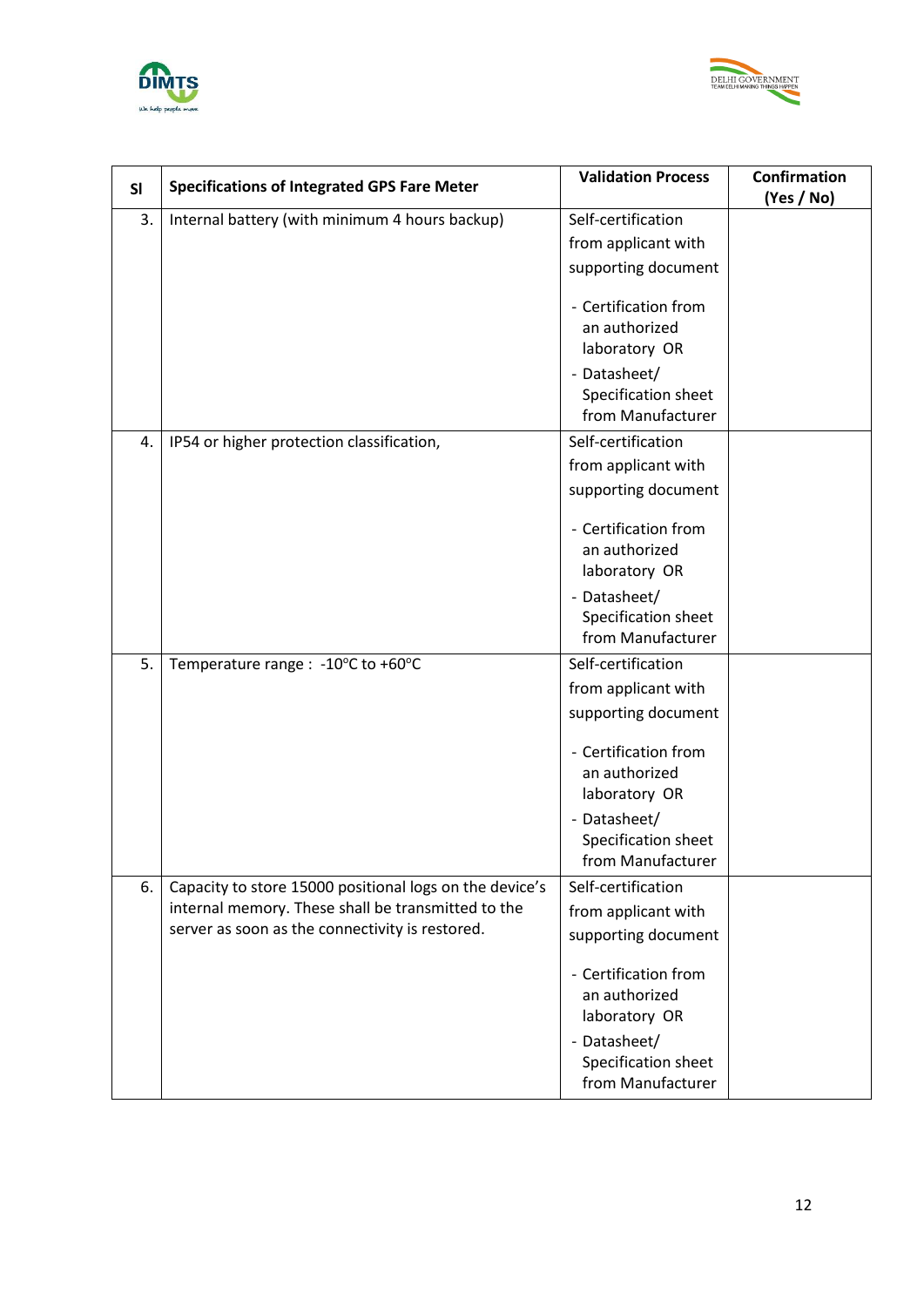



| SI  | <b>Specifications of Integrated GPS Fare Meter</b>                | <b>Validation Process</b>                                              | <b>Confirmation</b><br>(Yes / No) |
|-----|-------------------------------------------------------------------|------------------------------------------------------------------------|-----------------------------------|
| 7.  | GPS receiver: Minimum 16 channel,                                 | Self-certification                                                     |                                   |
|     | TTFF Cold Start: <60 seconds,                                     | from applicant with                                                    |                                   |
|     | TTFF Warm Start: <40 seconds                                      | supporting document                                                    |                                   |
|     | Protocols: standard NMEA0183, WGS-84                              | - Certification from<br>an authorized<br>laboratory OR<br>- Datasheet/ |                                   |
|     |                                                                   | Specification sheet<br>from Manufacturer                               |                                   |
| 8.  | Capability to integrate two way voice communications              | Self-certification                                                     |                                   |
|     | (feature of GSM module)                                           | from applicant with                                                    |                                   |
|     |                                                                   | supporting document                                                    |                                   |
|     |                                                                   | - Certification from<br>an authorized<br>laboratory OR<br>- Datasheet/ |                                   |
|     |                                                                   | Specification sheet<br>from Manufacturer                               |                                   |
| 9.  | Display: Minimum 4 x 20 backlit LCD, to display Fare              | Self-certification                                                     |                                   |
|     | and other information.                                            | from applicant with                                                    |                                   |
|     | To show the operational status of GPS, GPRS, Printer<br>and Meter | supporting document                                                    |                                   |
|     |                                                                   | - Certification from<br>an authorized<br>laboratory OR                 |                                   |
|     |                                                                   | - Datasheet/                                                           |                                   |
|     |                                                                   | Specification sheet<br>from Manufacturer                               |                                   |
| 10. | Alert on opening of the assembly of the Integrated GPS            | Self-certification                                                     |                                   |
|     | Fare Meter or tampering with the SIM card tray                    | from applicant with                                                    |                                   |
|     |                                                                   | supporting document                                                    |                                   |
|     |                                                                   | - Certification from<br>an authorized<br>laboratory OR                 |                                   |
|     |                                                                   | - Datasheet/<br>Specification sheet<br>from Manufacturer               |                                   |
| 11. | Alert on low battery condition (15% - configurable)               |                                                                        |                                   |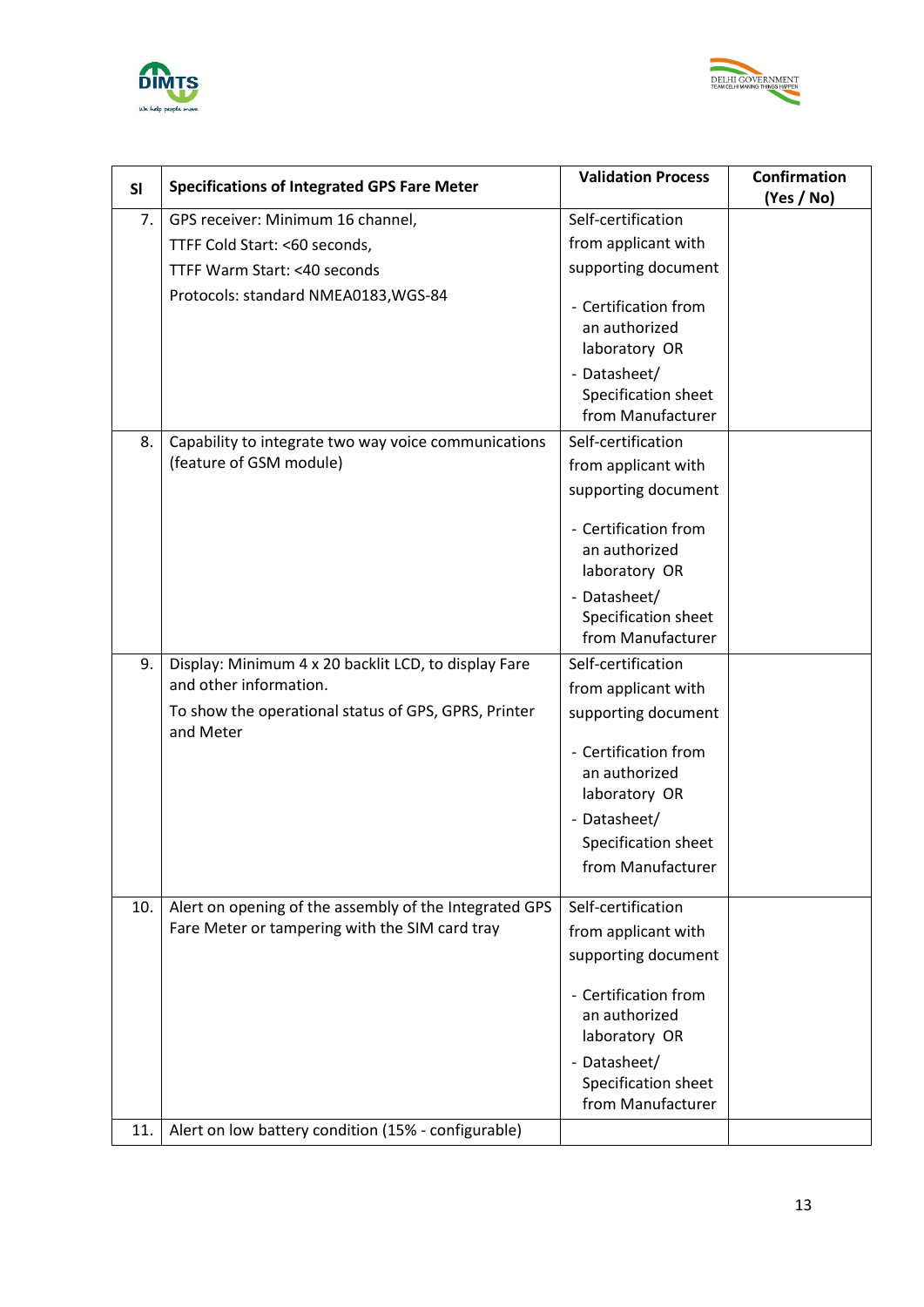



| <b>SI</b> | <b>Specifications of Integrated GPS Fare Meter</b>    | <b>Validation Process</b> | <b>Confirmation</b><br>(Yes / No) |
|-----------|-------------------------------------------------------|---------------------------|-----------------------------------|
| 12.       | The minimum specifications for thermal printer are as | Self-certification        |                                   |
|           | follows:                                              | from applicant with       |                                   |
|           | 12 x 24 Font                                          | supporting document       |                                   |
|           | 2. Print width: 2inch (minimum)                       |                           |                                   |
|           | Print speed: 60 mm/sec<br>3.                          | - Certification from      |                                   |
|           | Printing - English - alphanumeric characters<br>4.    | an authorized             |                                   |
|           | 5. Resolution 8 dots/mm                               | laboratory OR             |                                   |
|           |                                                       | - Datasheet/              |                                   |
|           |                                                       | Specification sheet       |                                   |
|           |                                                       | from Manufacturer         |                                   |

**Note:** Please note the above mentioned specifications in the sheet 1 are not to be tested by DIMTS, Hence the correctness for all these specifications is solely the responsibility of the applicant; DIMTS do not bear any responsibility on the authenticity of any result or correctness of specifications whatsoever.

**Sheet 2:** Specifications to be tested by DIMTS.

| SI. | <b>Specifications of Integrated GPS Fare Meter</b>                                                                                                                                                                            | Validation<br><b>Process</b>                                                     | <b>Confirmation</b><br>(Yes / No) |
|-----|-------------------------------------------------------------------------------------------------------------------------------------------------------------------------------------------------------------------------------|----------------------------------------------------------------------------------|-----------------------------------|
| 1.  | Transmission of Data on GPRS (primary mode of<br>transmission), SMS (used as back-up).                                                                                                                                        | To be tested by<br><b>DIMTS</b>                                                  |                                   |
|     | Protocol for the SMS communication:                                                                                                                                                                                           |                                                                                  |                                   |
|     | #IMEI, Lat, Long, Speed, Direction, VehicleStatus,<br>PanicStatus, GPSTimestamp\$<br>Where Vehicle status may be Busy(0), Waiting(1) or<br>Retired(2)                                                                         |                                                                                  |                                   |
|     | Panic Status may be Panic On indicated by 1, And Panic<br>Off indicated by 0                                                                                                                                                  |                                                                                  |                                   |
|     | For example:<br>#98765432101234,28.76543,78.98765,32.8,132.98,0,1                                                                                                                                                             |                                                                                  |                                   |
|     | Above packet means: The device with IMEI number<br>98765432101234 is at position indicated by<br>28.76543,78.98765, is moving at speed 32.8 in the<br>direction which is 132.98 degrees, is in busy state and<br>panic is On. |                                                                                  |                                   |
| 2.  | The device shall normally work on the vehicle battery<br>connection                                                                                                                                                           | To be<br>demonstrated by<br>the Applicant and<br>To be tested by<br><b>DIMTS</b> |                                   |
| 3.  | To conform to the minimum protocol requirement as set<br>out in section II of this Annexure.                                                                                                                                  | To be tested by<br><b>DIMTS</b>                                                  |                                   |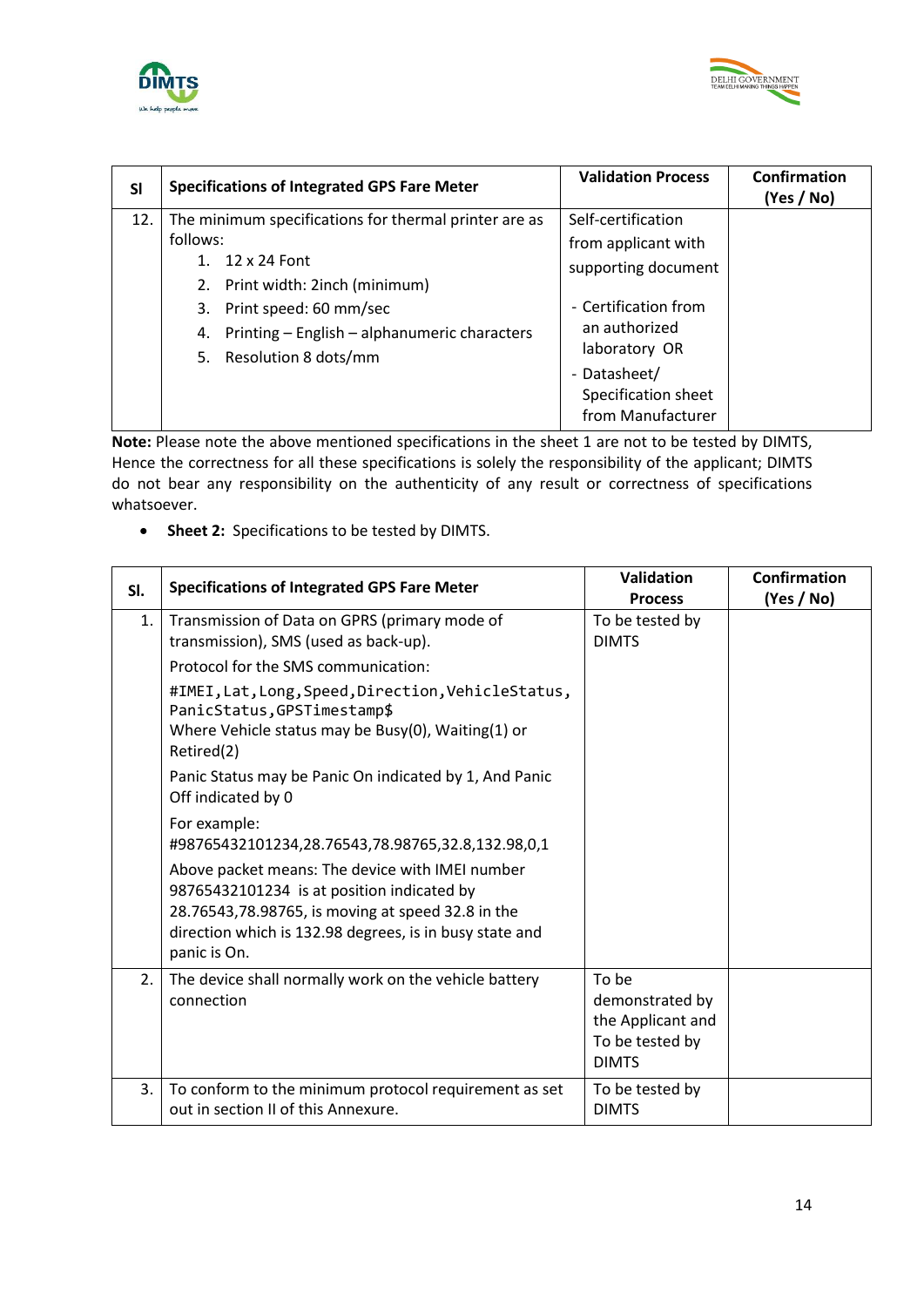



| SI. | <b>Specifications of Integrated GPS Fare Meter</b>                                                                                                                                                                                                       | Validation                      | <b>Confirmation</b> |
|-----|----------------------------------------------------------------------------------------------------------------------------------------------------------------------------------------------------------------------------------------------------------|---------------------------------|---------------------|
|     |                                                                                                                                                                                                                                                          | <b>Process</b>                  | (Yes / No)          |
| 4.  | Facility to configure parameters over the air (should be<br>supported over SMS). These parameters include APN,<br>Server IP or Fully Qualified Domain Name and port, Data<br>Update frequency for all the states mentioned in point 14<br>of this table. | To be tested by<br><b>DIMTS</b> |                     |
| 5.  | Provision to indicate visually, the power/ GPS/GPRS and<br>device status                                                                                                                                                                                 | To be tested by<br><b>DIMTS</b> |                     |
| 6.  | Data update rate to server (configurable):                                                                                                                                                                                                               | To be tested by                 |                     |
|     | Multiple modes to be supported (ACTIVE, NORMAL and<br>STANDBY)                                                                                                                                                                                           | <b>DIMTS</b>                    |                     |
|     | ACTIVE : to be mapped to Trip start (when meter is DOWN<br>i.e. when passenger is inside the vehicle)                                                                                                                                                    |                                 |                     |
|     | Data update frequency is to be 10 sec                                                                                                                                                                                                                    |                                 |                     |
|     | NORMAL " Device connected to main Power but no<br>passenger i.e. when meter is UP or reset, when passenger<br>exit the vehicle                                                                                                                           |                                 |                     |
|     | Data update frequency is to be 40 sec                                                                                                                                                                                                                    |                                 |                     |
|     | STANDBY: When power is disconnected OFF and vehicle is<br>standing idle (ignition OFF) (default mode)                                                                                                                                                    |                                 |                     |
|     | Data update frequency is to be 2 minute                                                                                                                                                                                                                  |                                 |                     |
|     | PANIC: The data update shall be done every 5 sec and<br>shall be reset to NORMAL Either by command from the<br>back end server Or Panic state shall expire in 20 minutes                                                                                 |                                 |                     |
|     | All the above frequencies should be configurable OTA<br>(Update frequency for each above state, should be<br>modifiable using the OTA. Each device vendor has to<br>provide the command to change the frequency settings).                               |                                 |                     |
|     | Note - OTA updation of above shall be the responsibility<br>of DIMTS. The updation shall be allowed only over an<br>'authenticated' channel.                                                                                                             |                                 |                     |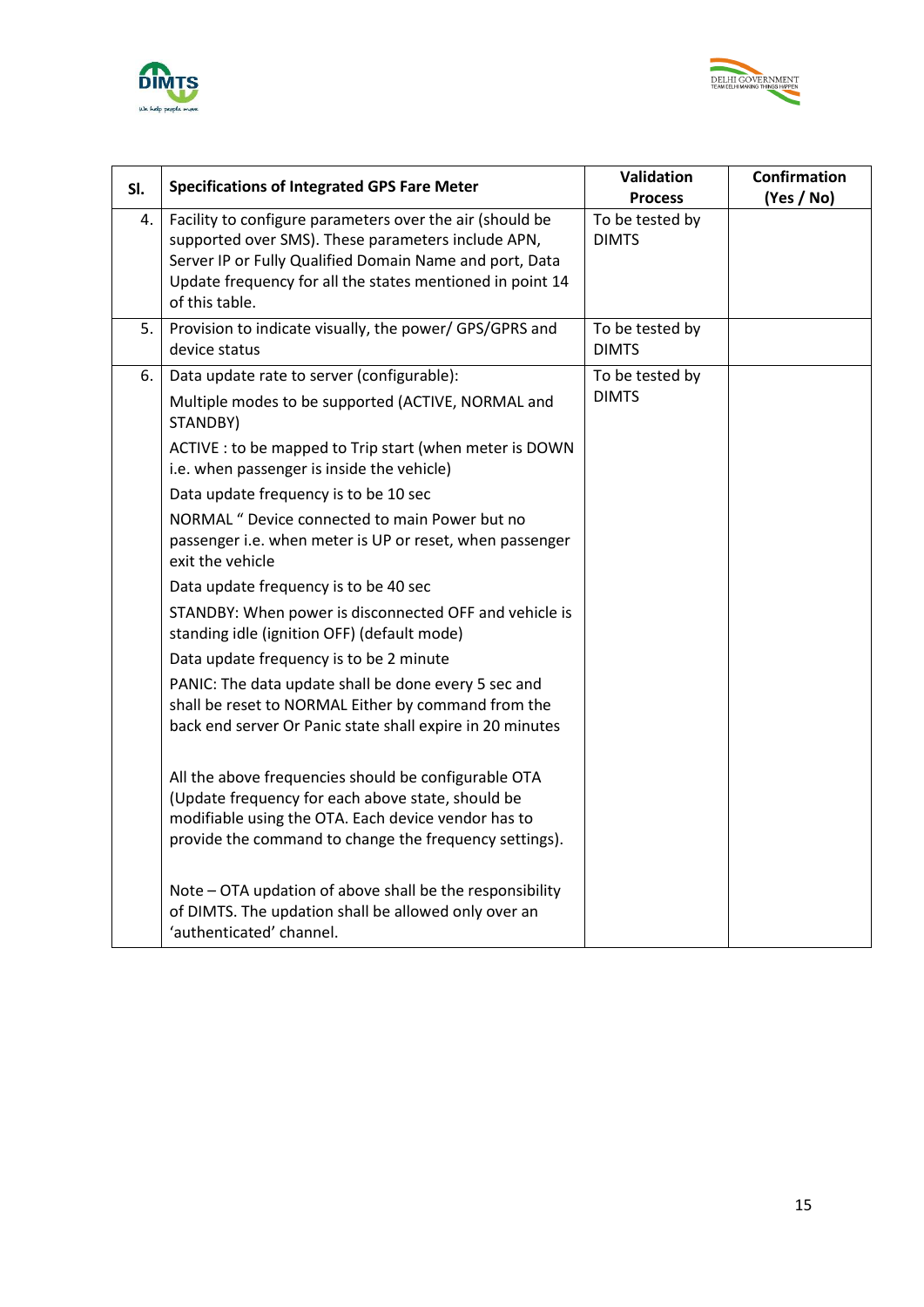



| SI. |                                                                                                                                                                                                                                           | <b>Specifications of Integrated GPS Fare Meter</b>                        |                                                                                                                            | Confirmation<br>(Yes / No) |
|-----|-------------------------------------------------------------------------------------------------------------------------------------------------------------------------------------------------------------------------------------------|---------------------------------------------------------------------------|----------------------------------------------------------------------------------------------------------------------------|----------------------------|
| 7.  | Display Terminal and Buttons/mechanisms to support<br>following functionalities:                                                                                                                                                          |                                                                           | To be tested by<br><b>DIMTS</b>                                                                                            |                            |
|     | i.                                                                                                                                                                                                                                        | Trip Start (mandatory& integrated with the<br>meter start)                |                                                                                                                            |                            |
|     | ii.                                                                                                                                                                                                                                       | Trip End (mandatory& integrated with the end<br>of metering.)             |                                                                                                                            |                            |
|     | iii.                                                                                                                                                                                                                                      | Waiting (Visual display)                                                  |                                                                                                                            |                            |
|     | iv.                                                                                                                                                                                                                                       | Panic button to trigger the Panic Alert<br><b>Messages</b>                |                                                                                                                            |                            |
|     | v.                                                                                                                                                                                                                                        | PANIC mode shall be displayed in case the<br>device is in the PANIC mode. |                                                                                                                            |                            |
| 8.  | The printer should print the receipt of journey, with at<br>least the following fields : Vehicle ID (Registration<br>number), Trip ID (Optional), Trip Start date/time (IST), Trip<br>End Date/time (IST), Distance travelled, Total Fare |                                                                           | Applicant is to<br>generate a trip<br>receipt with the<br>parameters<br>mentioned here.<br>To be tested by<br><b>DIMTS</b> |                            |

## **Section II:**

The vehicle mounted Electronic fare meter with Integrated GPS / GPRS, shall conform to the minimum protocols as set out below:

- 1. The device should communicate to the server on TCP/IP protocol.
- 2. The message string sent to server should be either in Hex/ASCII/BIN format.
- 3. The message string should have a header to identify the type of message as below.

## **(a) GPS Status Message**

GPS Status message should include following fields:

| <b>Field</b>  | <b>Format</b> | <b>Indicative</b><br><b>Characteristics</b> | <b>Description</b>                                   |
|---------------|---------------|---------------------------------------------|------------------------------------------------------|
| 1             | Header        | \$loc                                       | <b>Header Identifying</b><br>location status message |
| $\mathcal{P}$ | <b>IMEI</b>   | 123456789012345                             | <b>IMEI</b> number of unit                           |
| 3             | <b>DATE</b>   | 01122011                                    | Date                                                 |
| 4             | <b>TIME</b>   | 024011                                      | UTC time                                             |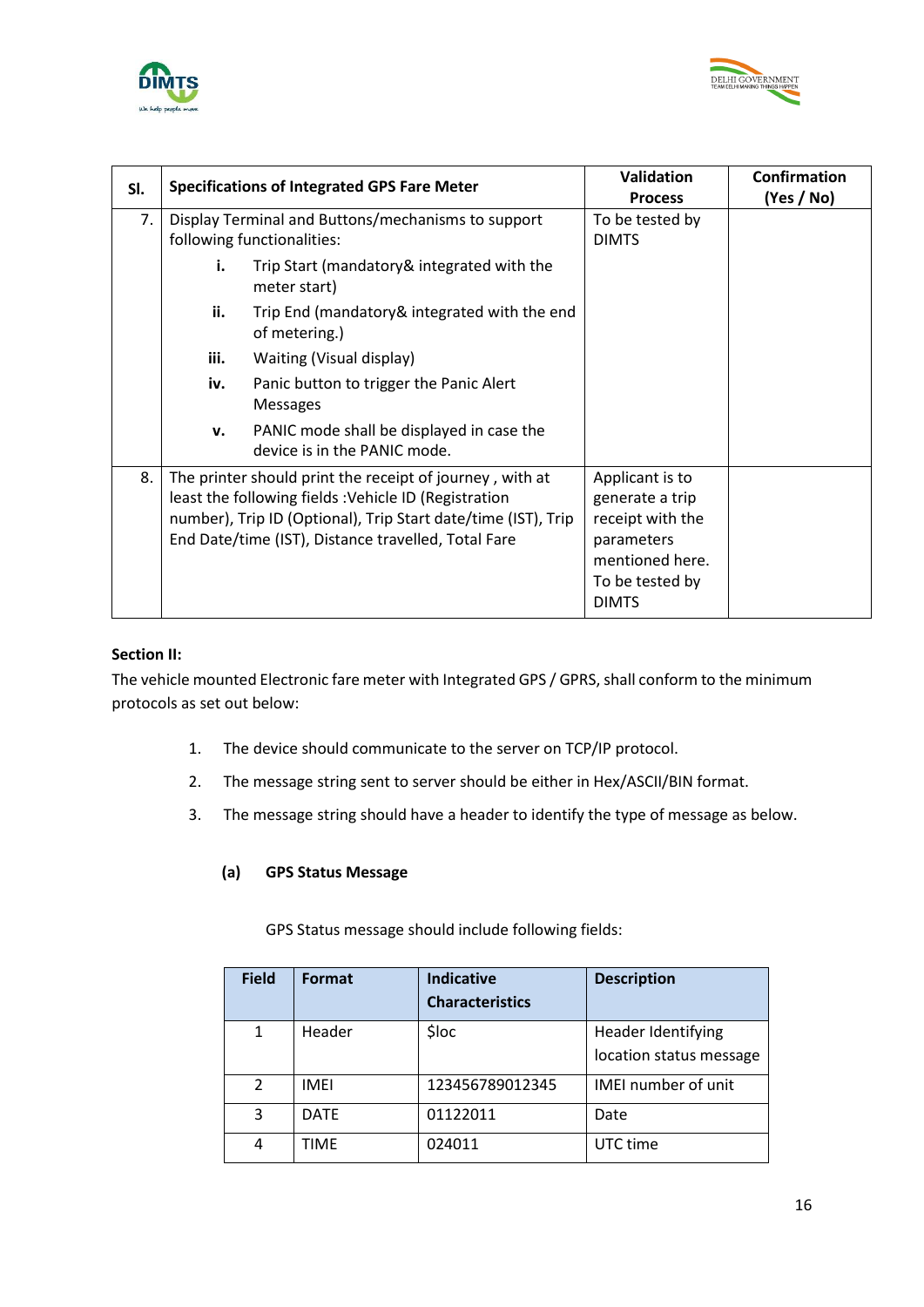



| <b>Field</b>   | <b>Format</b>         | <b>Indicative</b>      | <b>Description</b>                                       |
|----------------|-----------------------|------------------------|----------------------------------------------------------|
|                |                       | <b>Characteristics</b> |                                                          |
| 5              | Latitude              | 2830.9937              | Latitude (eg.                                            |
|                |                       |                        | Ddmm.mmmm format)                                        |
| 6              | <b>LAT Direction</b>  | (N/S)                  | Latitude Direction                                       |
| $\overline{7}$ | Longitude             | 07713.3622             | Longitude (eg.                                           |
|                |                       |                        | Ddmm.mmmm)                                               |
| 8              | <b>LONG</b> direction | (E/W)                  | Longitude Direction                                      |
| 9              | Speed                 | 16.25                  | Speed in kmph, m/s                                       |
|                |                       |                        | etc.                                                     |
| 10             | Heading               | 155.20                 | <b>Heading in Degrees</b>                                |
| 11             | <b>Vehicle Status</b> | Busy/Waiting/Retired   | Default is 'Retired'.                                    |
|                |                       |                        | 'Busy' when vehicle is                                   |
|                |                       |                        | on trip (meter down)                                     |
|                |                       |                        | 'Waiting' - when the                                     |
|                |                       |                        | 'waiting' button is                                      |
|                |                       |                        | pressed Or When the                                      |
|                |                       |                        | Meter is UP.                                             |
| 12             | <b>Trip Status</b>    | Trip-ID (Optional)     | Unique Trip ID                                           |
|                |                       |                        | (Optional)                                               |
|                |                       |                        | <b>Identification Number</b><br>for each trip. Should be |
|                |                       |                        | not null/non zero                                        |
|                |                       |                        | whenever the vehicle is                                  |
|                |                       |                        | 'busy' status.                                           |
| 13             | <b>GSM</b>            | Cell-ID, signal        | Current and                                              |
|                | Data(optional)        | strength, etc.         | Neighboring Cell-ID and                                  |
|                |                       |                        | related details                                          |
| 14             | <b>Panic Status</b>   | 0/1                    | Value indicating the                                     |
|                |                       |                        | panic button status -                                    |
|                |                       |                        | whether vehicle is in                                    |
|                |                       |                        | 'active panic' condition.                                |

\*\*\* The message composition is indicative; all messages must have the minimum fields as mentioned. The field can have different sequence, difference separator, and also the string can have more data than mentioned above, but should give at least the minimum specifications mentioned above.

However it would be preferred if device identification can come as the first field and subsequent fields can come in any order.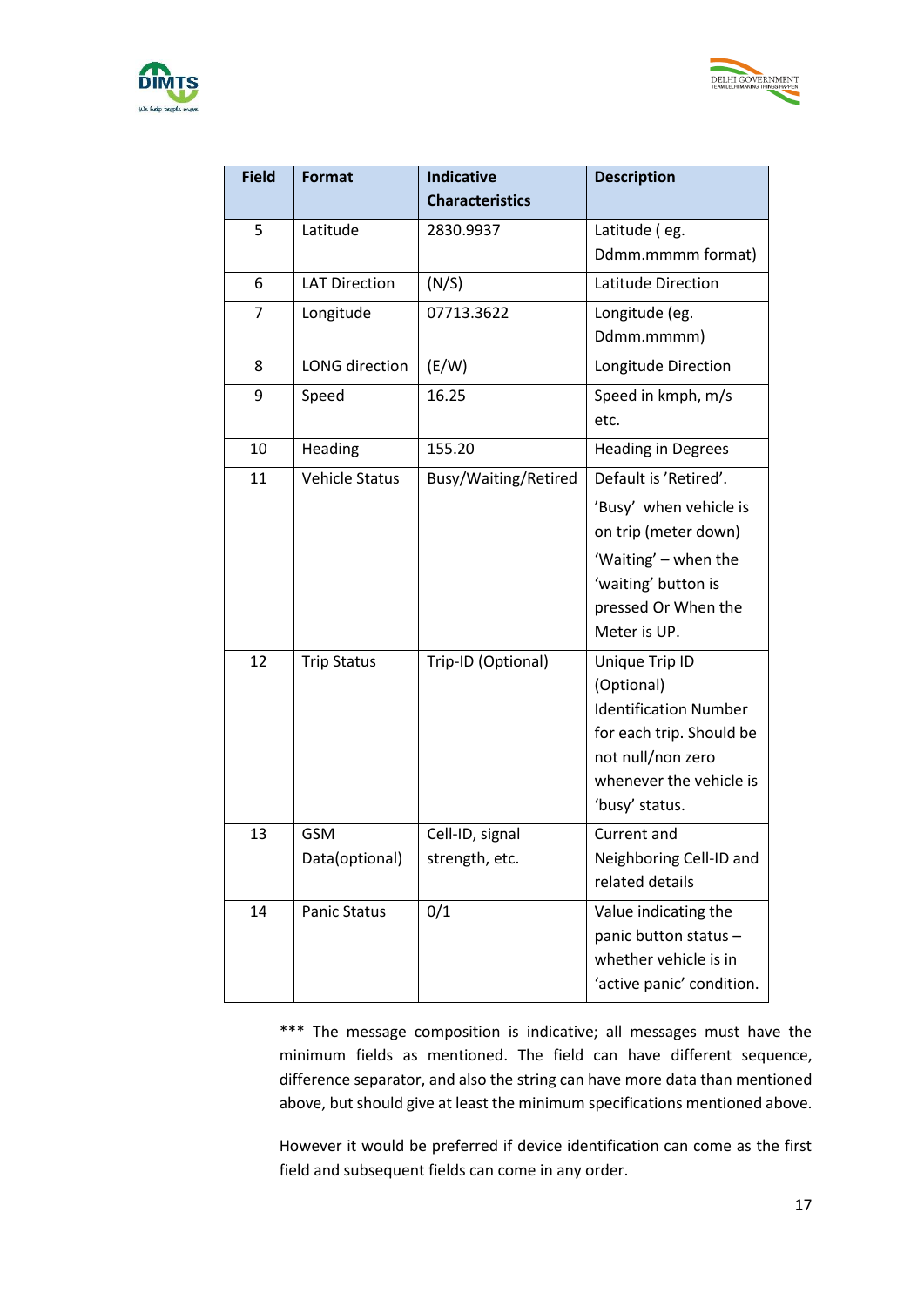



## **(b) Main Power disconnection alert**

This alert will be generated whenever the main battery is disconnected and this message will have header, time, date, position, Heading, GPS Valid/Invalid and speed.

## **(c) TRIP START Alert Message**

This alert will be generated whenever the TRIP START/ ON HIRE Key is pressed and will have Trip start header, Trip ID (Optional), time, date, position, Heading, Valid/Invalid and speed data.

Trip ID (Optional) needs to be unique for every trip like a 23 character string with Vehicle Number/ date /Trip start Time (hhmmss)

## **(d) TRIP STOP Alert Message**

This alert will be generated whenever the TRIP STOP/ END Key is pressed and this message will have Trip Stop header, Trip ID (Optional) Trip End time, date, position, Heading, Valid/Invalid and speed, along with the Fare meter Information of fare, time of travel, distance, fare mode etc.

## **(e) Panic Alert Message (Mandatory)**

This alert will be generated whenever the Panic Alert Key is pressed and this message will have Panic Message header, time, date, position, Heading, Valid/Invalid and speed. After the first Panic alert, normal LU would be send at the frequency as set for the PANIC state. Also, these subsequent normal LU will have PANIC state flag as set – indicating an active PANIC state.

## (f) **Device health Status Message (mandatory)**

Device health status to indicate GPS and Panic button working, transmitted to the server at a predefined frequency (every 1 hour).

**NOTE 2:** The above validation list is merely for immediate reference of validation procedure, however this is to be noted that DIMTS reserves all rights to test or ask third party certification for any or all of the parameters during anytime of the registration period for the interest of DIMTS registration process.

## **Section III: Optional features:**

- 1. Capability to upgrade firmware Over the Air.
- 2. Status query button (when the button is pressed the display should show the operational status of GPS, GPRS, Printer and Meter)
- 3. Alerts from Integrated GPS Fare Meter (GPRS based):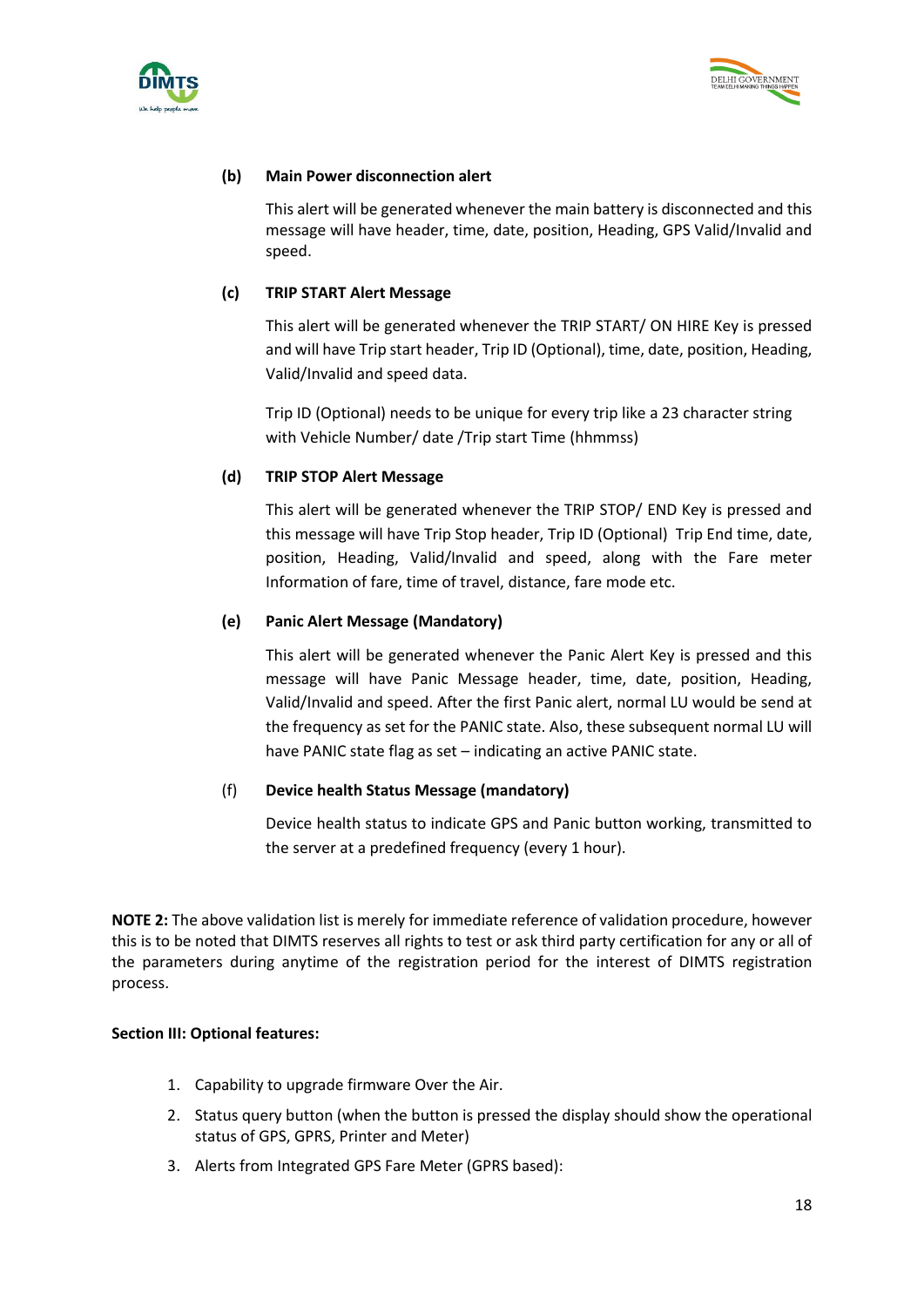



o Device entering sleep mode

#### **Note:**

Any OTA changes should be permitted only from an authorised channel.

#### **Legend:**

Yes: Feature available in the device model proposed for Registration

No**:** Feature not available in the device model proposed for Registration

\*\*\*\* The Applicant must submit a satisfactory Test Report for being IP54 or above compliant.

#### **Dispatch related Specifications**

The device should be connected to server to receive dispatch and other message from server side. Following types of messages should be supported by the device.

(i) Receiving the Dispatch request from server

This message is sent from the server to the device, it will have Dispatch id, pickup time, Pickup location details, drop location details, validity. The device will show the dispatch message on the screen for the user to act on it.

(ii) Sending the Response to dispatch request from the server

In response to the dispatch message the device user should press a key to 'accept' the dispatch request. The message should have Dispatch ID, accept/reject status, response time.

#### Dispatch Cancellation

Server/device shall be able to cancel the request based on special conditions before the actual start of the trip

The device shall also allow the driver to accept the request or cancel the dispatch request after accepting and this information needs to be sent to the Server.

**A. Declaration from Applicant:** Following Declaration by the Authorized Signatory of the Applicant should be duly signed with company seal. The entries marked as "Yes" or "No" should also be duly signed.

> "We hereby declare that our Electronic fare meter with Integrated GPS / GPRS is meeting specifications as set out in the Annexure "B" and where marked as "Yes" by us".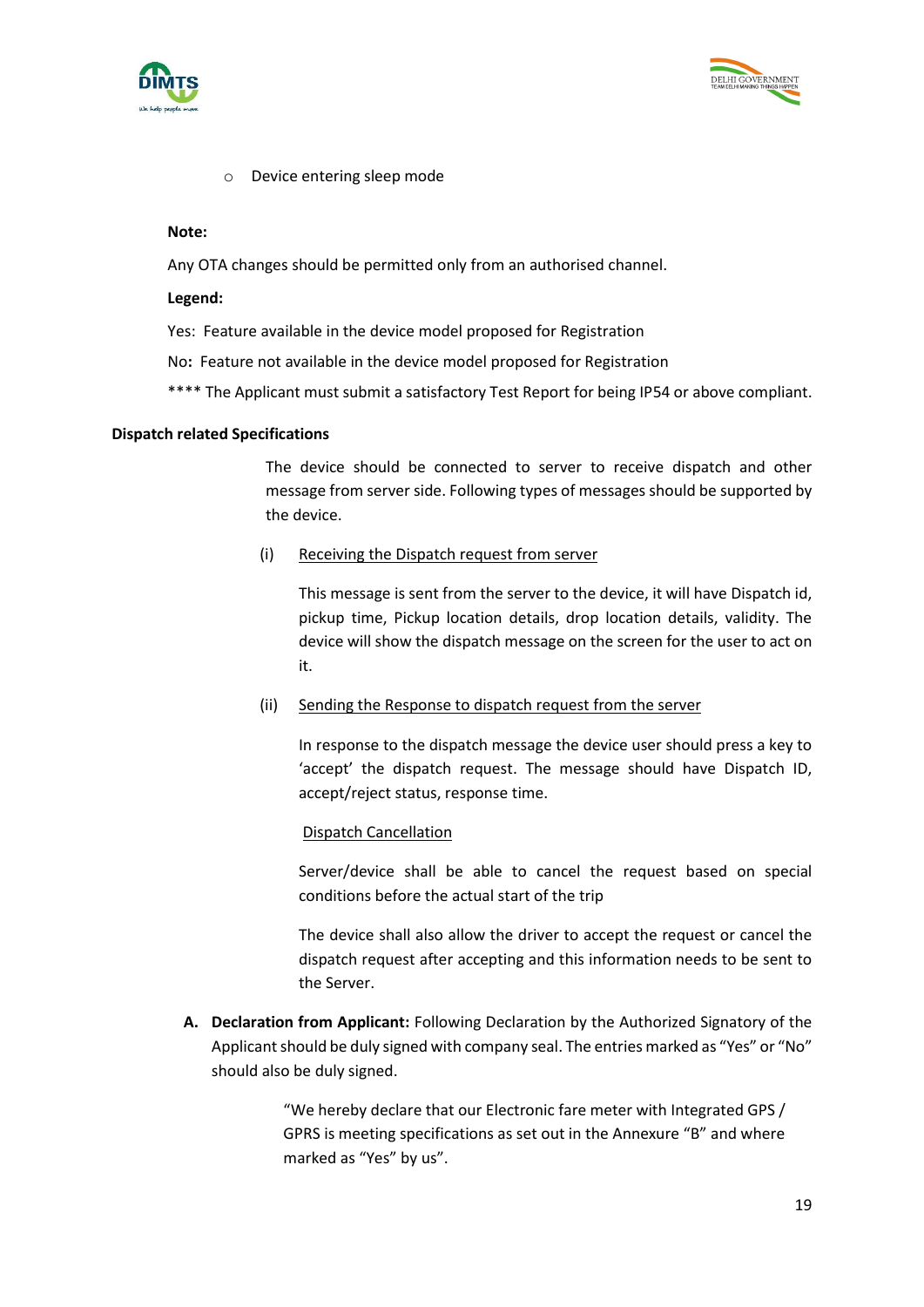



#### **Annexure C**

#### **List of Submissions**

Application needs to contain the information / documents listed hereunder in a sealed envelope bearing the identification – "Registration of Integrated Electronic Fare Meter for the new Para-transit Vehicles in Delhi" along with the name of the Applicant:

- (a) Details of the Applicant
	- (i) Name
	- (ii) Place, country of incorporation
	- (iii) Date of incorporation and/ or commencement of business
	- (iv) Address of the corporate headquarters and its branch office(s), if any, in India
	- (v) Details of the manufacturing facilities (also mention whether owned or contracted its capacity, etc.)
	- (vi) Details of Applicant's dealers who will sell its registered Integrated Electronic Fare Meters in Delhi
	- (vii) Certifications of company, manufacturing facility and Electronic Fare Meters (Like ISO, CE, etc.).
	- (viii) Brief description of the Applicant including details of its main lines of business.
	- (ix) Website URL
	- (x) Particulars of the Authorized Signatory of the Applicant:
		- (A) Name:
		- (B) Designation:
		- (C) Address:
		- (D) Phone Number:
		- (E) Mobile Number:
		- (F) Fax Number:
		- (G) Email Address: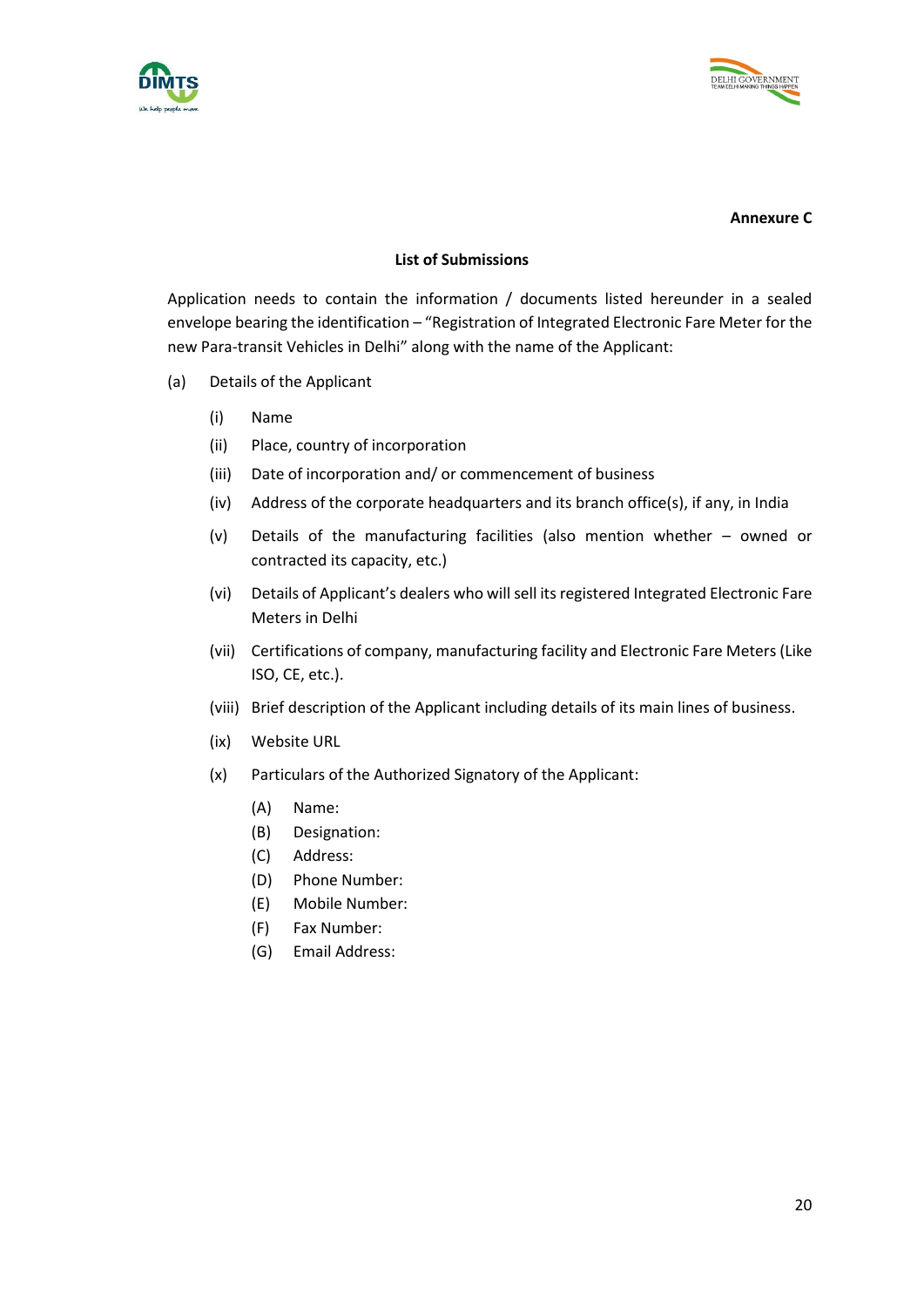



(b) Documents in support of compliance of the Applicant with regard to criteria mentioned in this document.

| SI. | <b>Supporting Documents Provided with the application</b>                                                                                                                                        | <b>Format</b> |
|-----|--------------------------------------------------------------------------------------------------------------------------------------------------------------------------------------------------|---------------|
| 1.  | Copy of license issued by the Controller of Weights and<br>Measures Department, GNCTD or any other competent<br>authority of any state or union territory in India for<br>electronic fare meters |               |
| 2.  | Model approval certificate from competent authorities for<br>the Integrated Electronic Fare Meter being submitted by<br>the Applicant for registration                                           |               |
| 3.  | Power of Attorney (POA) in original for the person signing<br>Annexure F<br>the Application                                                                                                      |               |
| 4.  | DD towards Document Cost                                                                                                                                                                         |               |
| 5.  | Integrated Electronic Fare Meter and related details                                                                                                                                             |               |
|     | Two samples of each of the models of Integrated<br>$\bullet$<br>Electronic Fare Meter applied for registration.                                                                                  |               |
|     | Integrated Electronic Fare Meter brochure(s).<br>$\bullet$                                                                                                                                       |               |
|     | Integrated Electronic Fare Meter Protocol(s) / API<br>Document explaining all the messages, fields and their<br>values.                                                                          |               |
|     | Integrated Electronic Fare Meter Test Report, as<br>required under Section (A), Annexure B, issued by any<br>NABL accredited testing laboratory.                                                 |               |
|     | Other certifications for Integrated Electronic Fare<br>٠<br>Meter standard's compliance (CE, FCC, RoHS, PTCRB<br>$etc.$ ).                                                                       |               |
| 6.  | Statement of compliance of the Integrated Electronic Fare<br>Meters being submitted with the minimum technical<br>specifications together with the following documents, as<br>applicable:        | Annexure B    |
|     | Self-certification by Applicant against each parameter                                                                                                                                           |               |
|     | Supporting document in the form of standard product/<br>component data sheet, brochures in support of<br>compliance of the Electronic Fare Meter with the<br>required specifications             |               |
|     | Certification from an NABL accredited laboratory                                                                                                                                                 |               |
| 7.  | Process<br>document together<br>Registration<br>with<br>any<br>addendum issued, duly signed by the authorized signatory<br>of the Applicant on each page.                                        |               |
| 8.  | Security Deposit (if applying for a provisional registration<br>of an Electronic Fare Meter)                                                                                                     | Annexure G    |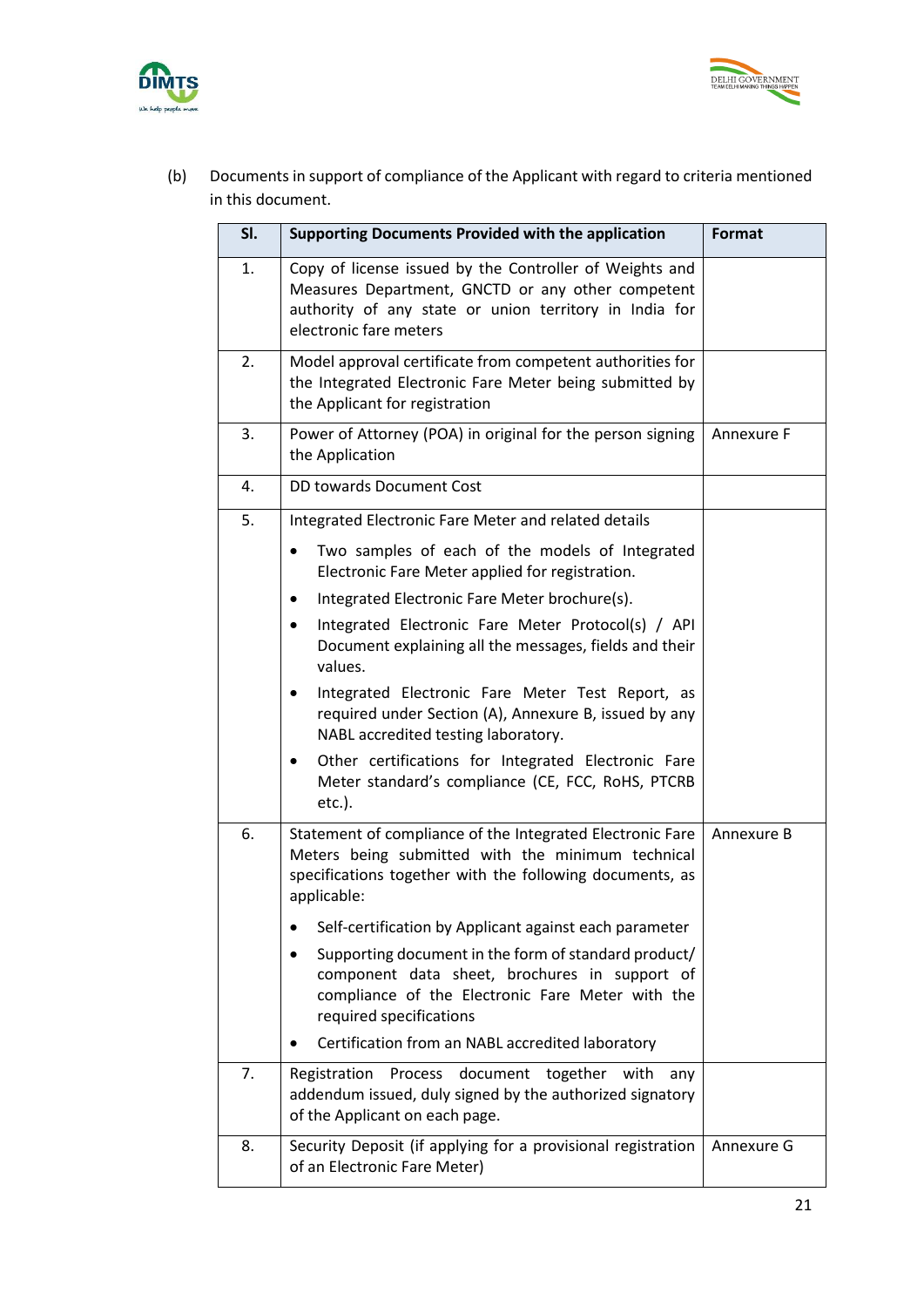



**Annexure D**

## **Format of Registration Letter**

Date:

To,

The Applicant

## **Sub: Registration of Integrated Electronic Fare Meter for the new Para-transit Vehicles in Delhi**

Sir,

This has reference to your Application seeking registration of your Integrated Electronic Fare Meter for the new Para-transit Vehicles in Delhi.

We have examined your Application and are pleased to inform that the following device has been registered as per the details below:

| Electronic Fare Meter Model           |                          |
|---------------------------------------|--------------------------|
| Number(s) Registered                  |                          |
| Name of Applicant & its Registered    |                          |
| <b>Office Address</b>                 |                          |
| Address of Manufacturing unit         |                          |
| Name and Address of Dealers           |                          |
| Type of registration                  | [Provisional] or [Final] |
| <b>Registration valid Till</b>        |                          |
| Registration valid for (Vehicle type) |                          |

The aforesaid registration shall be governed by the terms and conditions as detailed in the Registration Process document dated\_\_\_\_\_\_\_\_\_\_\_\_\_\_ issued by DOT/DIMTS for the process.

[Name and Designation of the Authorized Signatory]

[Signature of the Authorized Signatory]

[Contact address including phone, fax and E-mail]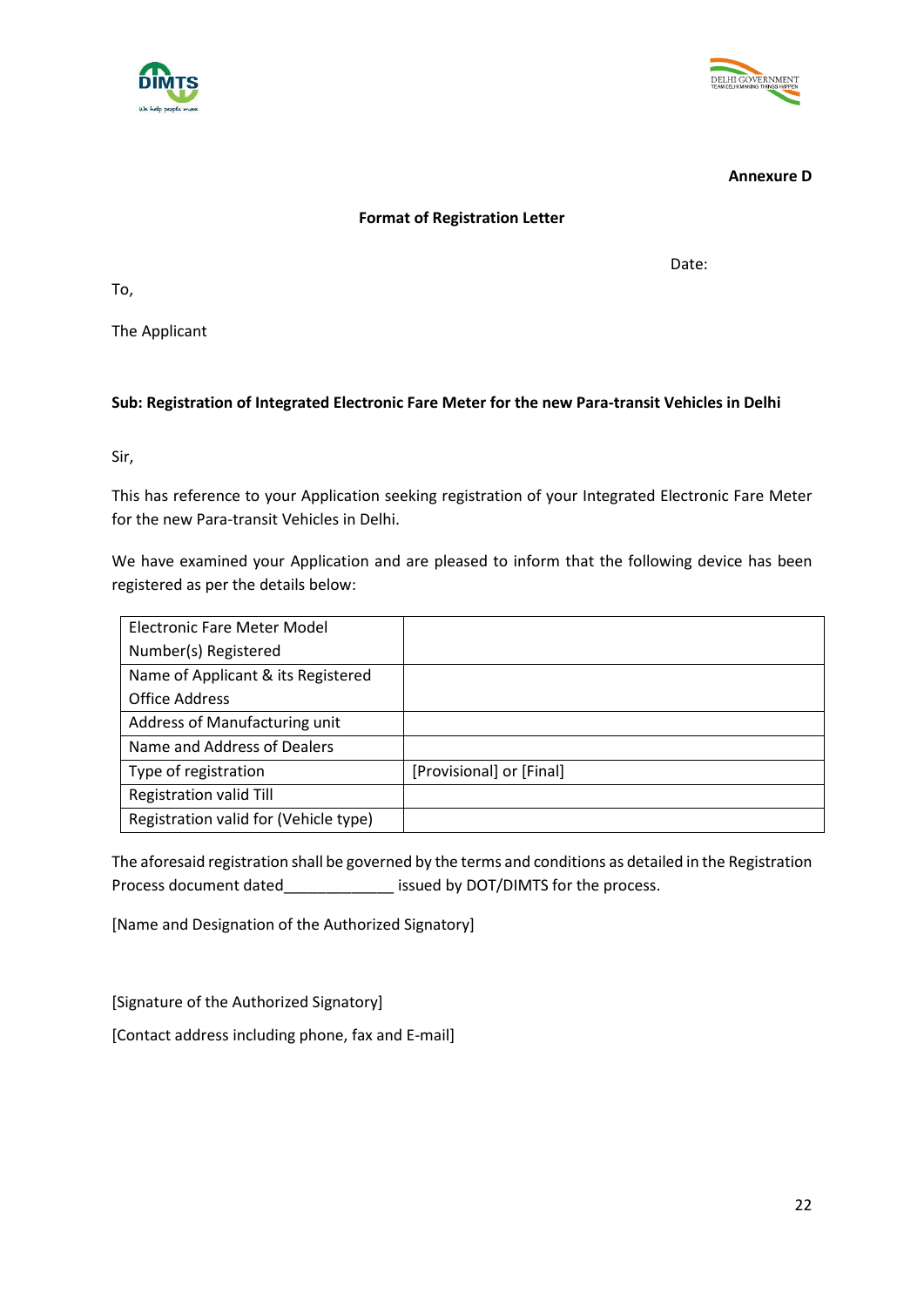



**Annexure E**

## **Terms and Conditions Governing Registration**

#### **1. Validity of Registration**

- 1.1. The registration of Applicant's Integrated Electronic Fare Meter model(s) is carried out by DIMTS based on the submissions and representations made by the Applicant towards compliance with the requirements outlined in the Registration Process document.
- 1.2. The Integrated Electronic Fare Meter registration by DIMTS is valid for a particular Integrated Electronic Fare Meter model and its specification (including the specification of its components) submitted by the Applicant along with its Application and is not valid for any other Integrated Electronic Fare Meter model or the same Integrated Electronic Fare Meter model having specifications (including the specification of its components) different from the one which was registered by DIMTS.
- 1.3. In the event of there being any change in Integrated Electronic Fare Meter model or specification (including the specification of its components) of the Integrated Electronic Fare Meter, which has been registered by DIMTS, on account of any change in design/component or otherwise, the registration will no longer be valid and, the Applicant will have to submit a fresh application as per the then applicable terms and conditions seeking fresh registration.
- 1.4. DOT/GNCTD/DIMTS reserves the right to extend the validity of registration to other class of vehicles or to remove the validity of registration from any class of vehicles, if it so desires. Applicants shall have no objection or any claim to any such act of DOT/GNCTD/DIMTS and DOT/GNCTD/DIMTS shall neither be liable nor responsible for any such act.
- 1.5. The Integrated Electronic Fare Meter registration shall be valid for all the following together as outlined in the registration letter issued by DIMTS on behalf of Department of Transport, GNCTD (DOT):

| Integrated Electronic Fare Meter Model    |                          |
|-------------------------------------------|--------------------------|
| Number(s) Registered                      |                          |
| Name of Applicant & its Registered Office |                          |
| Address                                   |                          |
| Address of Manufacturing unit             |                          |
| Name and Address of Dealers               |                          |
| Type of registration                      | [Provisional] or [Final] |
| <b>Registration valid Till</b>            |                          |
| Registration valid for (vehicle types)    |                          |

## **2. Obligations of Applicant**

Applicant shall, at its own cost and expense, observe, undertake, comply with and perform, in addition to and not in derogation of its obligations elsewhere set out in the Registration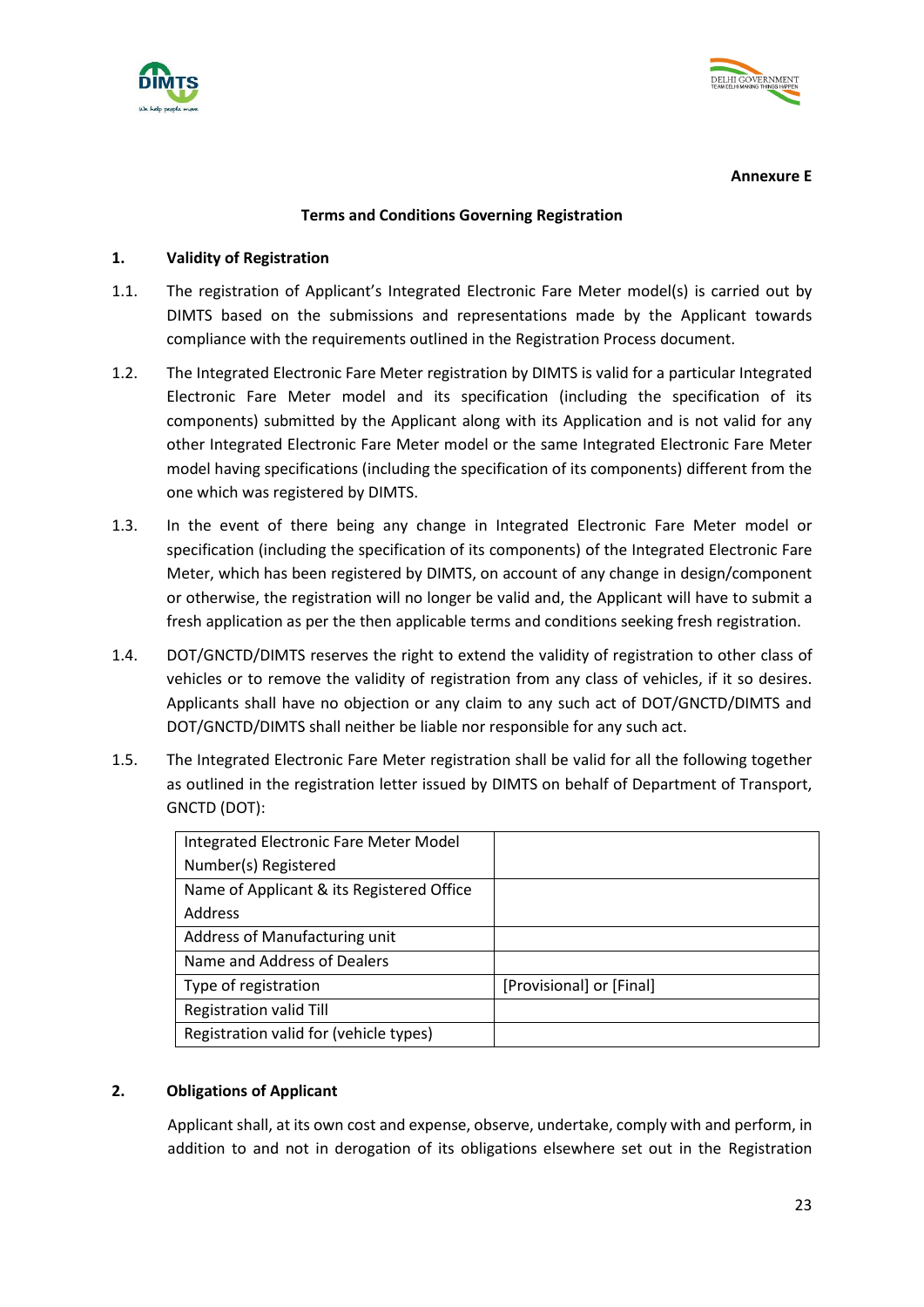



Process document including the Terms and Conditions Governing Registration, the obligations set forth in this clause:

- (a) The Applicant shall submit to DIMTS all Integrated Electronic Fare Meter(s) related documents, specifications, information, data sheets, brochure and the like together with the Application and upon request from DIMTS, in order for DIMTS to be able to process the Application submitted by the Applicant for registration of its Integrated Electronic Fare Meter(s).
- (b) The Applicant shall provide protocol integration support to DIMTS, as required and towards this depute its team of competent personnel led by a designated single point of contact to interact with DIMTS. In case DIMTS/DOT requires Applicant for any upgrades on firmware / OTA changes, the same has to be provided without any charges.
- (c) The Applicant shall pay required fee and charges as outlined in the Registration Process document and the Terms and Conditions Governing Registration. In the event any Integrated Electronic Fare Meter is required to be re-processed for its compliance due to any change in design/component or any other reasons attributable to the Applicant, the Applicant shall, submit fresh application seeking registration of the Integrated Electronic Fare Meter as per the then applicable terms and conditions.
- (d) The Applicant shall comply with all applicable laws and sell (where applicable) only the registered Integrated Electronic Fare Meter to permit holders of the Para-transit Vehicles in compliance of the notifications from DOT.
- (e) The Applicant shall ensure and procure that its dealers (where applicable) comply with all applicable laws and sell only the registered Integrated Electronic Fare Meter to permit holders of the Para-transit Vehicles in compliance of the notifications from DOT.
- (f) Applicant choosing to have its Integrated Electronic Fare Meter(s) provisionally registered by DIMTS may sell or authorize their dealers to sell such provisionally registered Integrated Electronic Fare Meters. Provided that in the event the Applicant fails to submit any one or more of the required certificate from any NABL accredited laboratory to DIMTS within 90 (ninety) days from the date of provisional registration such Integrated Electronic Fare Meters or any extension thereof granted by DIMTS in its sole and absolute discretion, then:
	- (i) The Applicant shall ensure that permit holders who have purchased such provisionally registered Integrated Electronic Fare Meters of the Applicant are, upon return of such Integrated Electronic Fare Meters purchased, refunded the amount charged from them, and
	- (ii) DIMTS shall, as per clause 10, be entitled to forfeit its Security Deposit and recover the amount taking into cognizance the number of Integrated Electronic Fare Meters sold and sub-clause (i).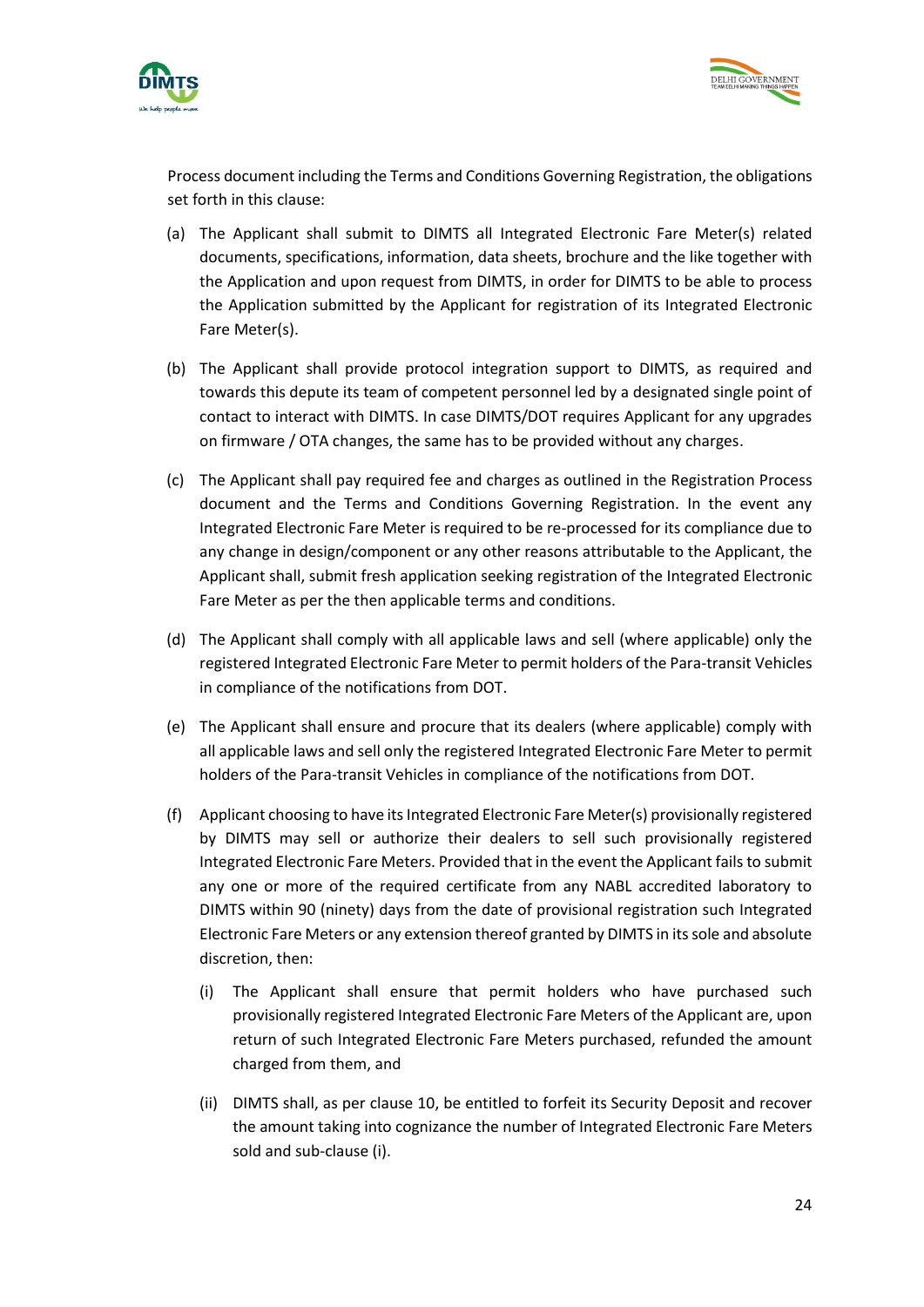



(g) The Applicant whose Integrated Electronic Fare Meters have been registered shall ensure that such Integrated Electronic Fare Meters when sold are activated in the central control system. The Applicant shall provide all necessary resources and infrastructure for carrying out the same immediately upon sale of the Integrated Electronic Fare Meter or issuance of the permit. DIMTS shall provide a web based interface for the same.

## **3. Registration Period**

Unless the registration or the provisional registration of any Integrated Electronic Fare Meter(s) is revoked / cancelled by DOT/DIMTS:

- (a) The 'provisional registration' shall remain valid for a period of 90 days from the date such Integrated Electronic Fare Meter was provisionally registered by DIMTS., and
- (b) The 'registration' shall remain valid so long as such Integrated Electronic Fare Meter model continues to comply with the requirements based on which the same was registered by DIMTS.

(each termed as "Registration Period")

## **4. Commercial arrangement between Applicants and permit holders**

- 4.1. Any commercial or other arrangements between the Applicant and the Para-transit permit holder shall be as mutually agreed between them. The prices of the registered Integrated Electronic Fare Meter(s) and all other terms and conditions including those related to warranty, AMC, nature and scope of free servicing during warranty period, Integrated Electronic Fare Meter uptime and other performance and service related terms and conditions etc. shall be as mutually agreed by and between the Applicant concerned and the permit holders. DIMTS/DOT shall have no role, responsibility and liability in relation to the same.
- 4.2. The Applicant shall be under obligation at all times to comply with Terms and Conditions Governing Registration and adherence to all aspects of fair trade practices in its dealing with the permit holders.
- 4.3. In case the Applicant is found to be in breach of any of the condition(s) of the Registration Process document or Terms and Conditions Governing Registration at any stage during the Registration Period, the registration of its Integrated Electronic Fare Meters may be withdrawn and DIMTS/DOT may, in addition, consider debarring and blacklisting the Applicant concerned for such period as deemed fit. Additionally, legal action, as per rules/laws, shall be initiated against the Applicant.

## **5. Volume of Integrated Electronic Fare Meter**

- 5.1. DOT/DIMTS do not make any express or implied representations to the Applicant as to the volume of business that any or all of the Applicants may get.
- 5.2. By seeking to register their Integrated Electronic Fare Meters, the Applicants shall be deemed to have made careful examination of all the relevant factors, nature of enterprise, the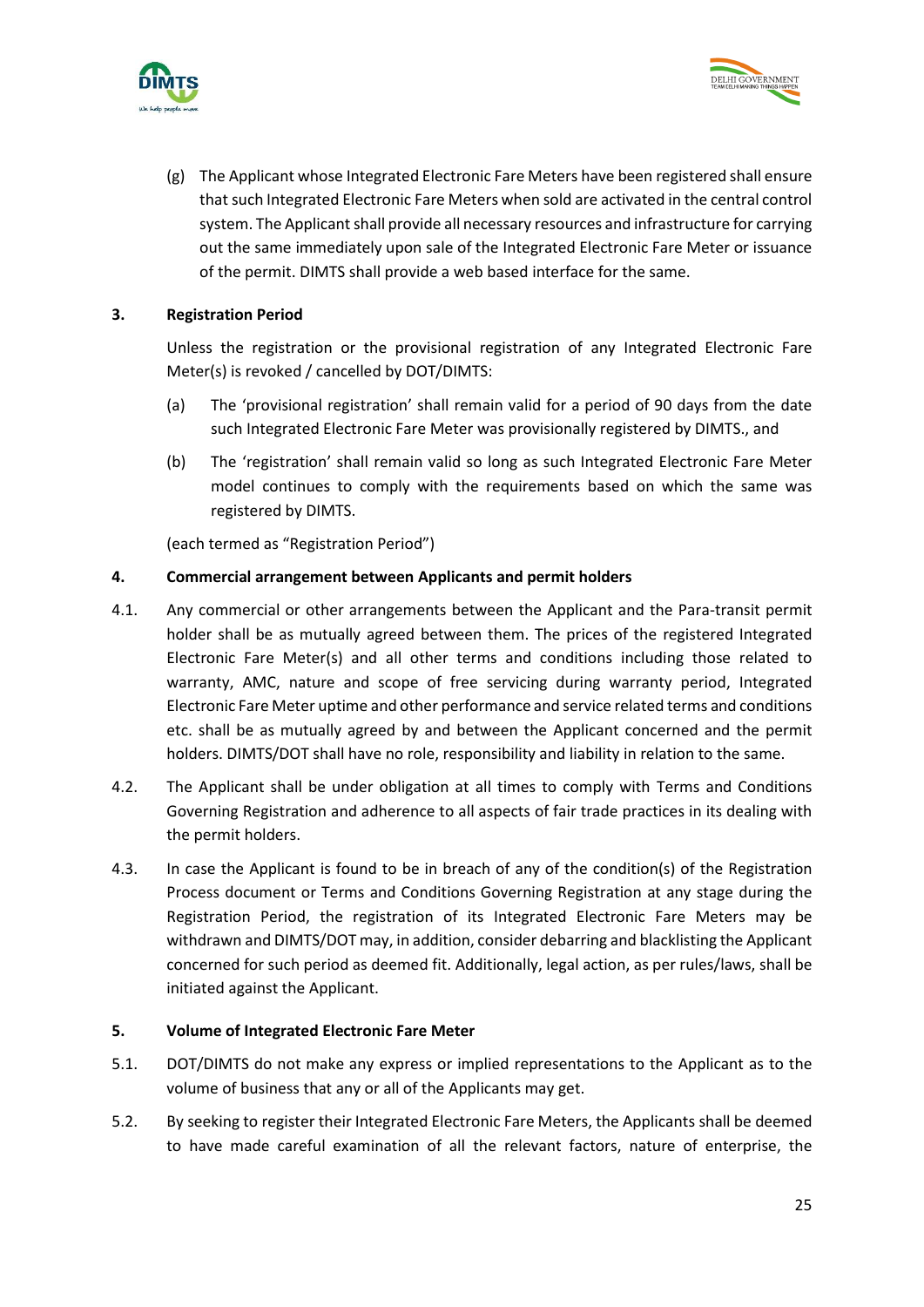



quantum of business and its likelihood. DOT/DIMTS shall not be liable for any omission or mistake or error or neglect by the Applicants.

## **6. Monitoring and Audit**

- 6.1. During the Registration Period, DOT/DIMTS shall have right, without being obliged, to monitor/audit the registered Integrated Electronic Fare Meter of the Applicants with a view to ascertain their continued compliance with the Terms and Conditions Governing Registration.
- 6.2. The Applicant of registered Integrated Electronic Fare Meter shall be under obligation to provide all reasonable support, information like technical documentation, change of office/ dealers/service center addresses (including addition and discontinuation of the same) etc. and extend other reasonable cooperation to DOT/DIMTS for them to effectively monitor its performance and compliance of the registered Integrated Electronic Fare Meter during the Registration Period.

## **7. Revocation/Cancellation of Registration**

If as an outcome of any monitoring and/or audit conducted, or, as otherwise reasonably determined by DOT/DIMTS, the Applicant of registered Integrated Electronic Fare Meter has failed to perform its obligations and/or has failed to comply with the Terms and Conditions Governing Registration in any material respect, DIMTS/DOT shall be within its rights to revoke and cancel, in its sole and absolute discretion, the registration of all the Integrated Electronic Fare Meters of the Applicant or the Integrated Electronic Fare Meter that no longer complies with the requirements outlined in the Terms and Conditions Governing Registration.

Provided that prior to revocation/cancellation of the Registration, DIMTS/DOT may, if it deems necessary, ask the Applicant to explain the reasons of its failure in complying with the Terms and Conditions Governing Registration and thereupon take any decision that DIMTS/DOT may consider appropriate.

## **8. Liability**

The registration under the Registration Process is not to be construed in any way as diminishing or substituting the mutual contractual responsibilities/ obligations between the Applicant and the permit holders of Para-transit Vehicles purchasing Integrated Electronic Fare Meters from them. DOT/DIMTS in no way guarantee the performance of or by the registered Integrated Electronic Fare Meter(s) or the Applicant(s). Applicant will be liable and responsible for performance of the Integrated Electronic Fare Meter(s) supplied to the permit holders.

## **9. Continued Compliance of the Integrated Electronic Fare Meter**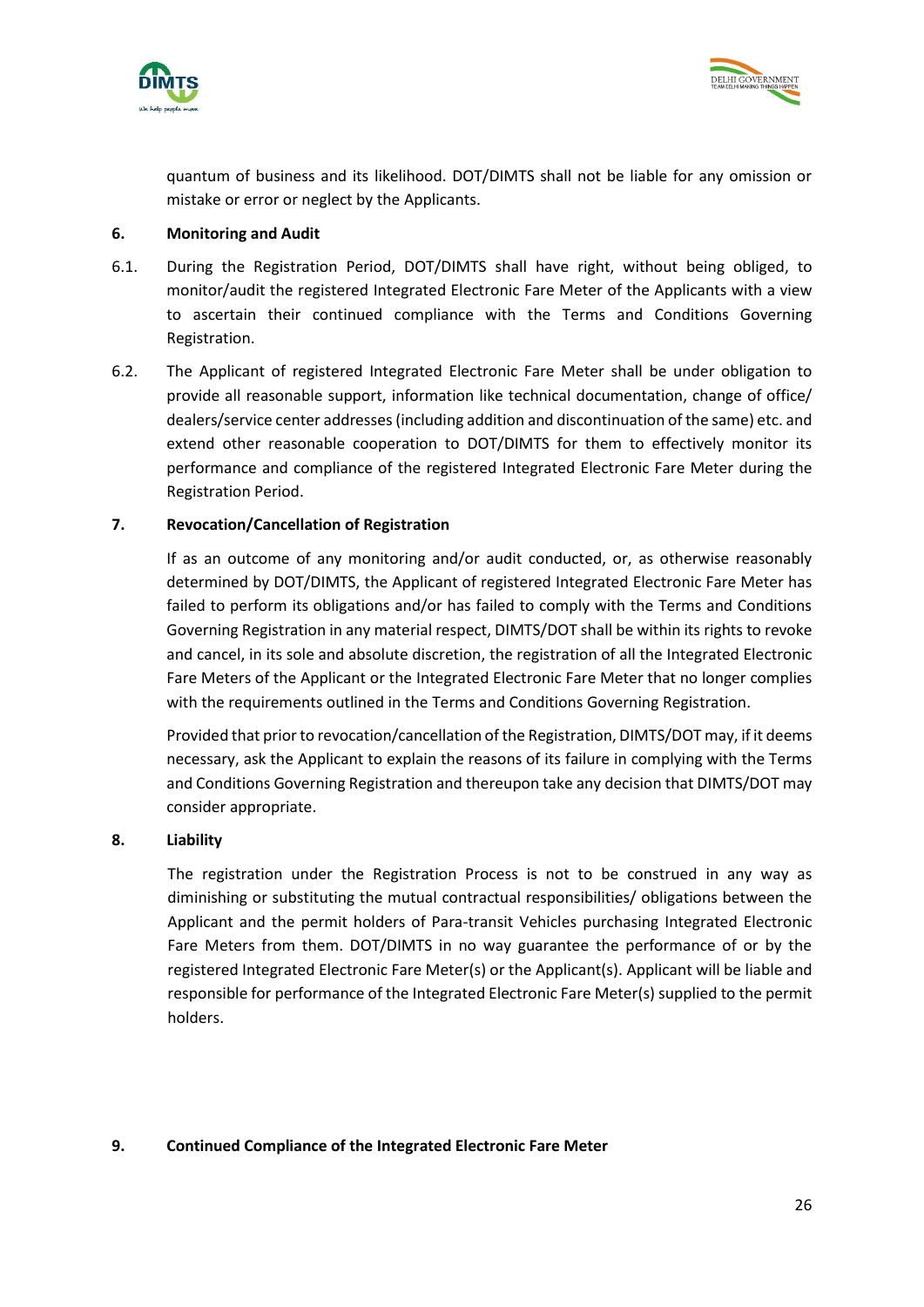



- 9.1. At the end of a period of one year from the date of Integrated Electronic Fare Meter registration letter issued by DIMTS to the Applicant, the Applicant shall submit a written undertaking to DIMTS/DOT stating the continued compliance of the Integrated Electronic Fare Meter concerned as per the requirements of the Registration Process document accompanied by the supporting documents.
- 9.2. Applicant shall be under an obligation to immediately inform in writing to DOT/DIMTS in the event of the following:
	- (a) Any of its registered Integrated Electronic Fare Meter(s) no longer complies with the requirements of the Registration Process document based on which the Integrated Electronic Fare Meter was registered; or
	- (b) Any of the component/module which was part of the Integrated Electronic Fare Meter model at the time of grant of registration has been changed/altered due to change in design; or
	- (c) There is any change in design of the Integrated Electronic Fare Meter or any component thereof post the registration of the same by DIMTS;
	- (d) Any other factors that would have the effect of changing the Integrated Electronic Fare Meter design or any component thereof post its registration by DIMTS; or
	- (e) The Applicant's license for electronic fare meters gets cancelled, expires or suspended by competent authorities.
- 9.3. Based on the submissions made by the Applicant or otherwise reasonably determined by DOT/DIMTS, if the Integrated Electronic Fare Meter does not continue to meet the prescribed criteria as per the requirements outlined in the Registration Process document, DIMTS/DOT shall be within its rights to revoke and cancel the registration of the Integrated Electronic Fare Meter concerned.
- 9.4. In the event the Applicant or the concerned division of the Applicant is taken over /bought over by another company, the Applicant must ensure that company taking over or buying it complies with the Terms and Conditions Governing Registration in respect of all the registered Integrated Electronic Fare Meters.

## **10. Security Deposit**

10.1. Applicant choosing to have its Integrated Electronic Fare Meter(s) provisionally registered by DIMTS subject to final registration post submission of all the required certificate from any NABL accredited laboratory to DIMTS within 90 (ninety) days from the date of provisional registration would need to submit a security deposit of Rs. 1,00,00,000 (Rupees One Crore only) as security for its due and satisfactory fulfillment of the Terms and Conditions Governing Registration and the Registration Process document in relation to its provisionally registered Integrated Electronic Fare Meters ("Security Deposit").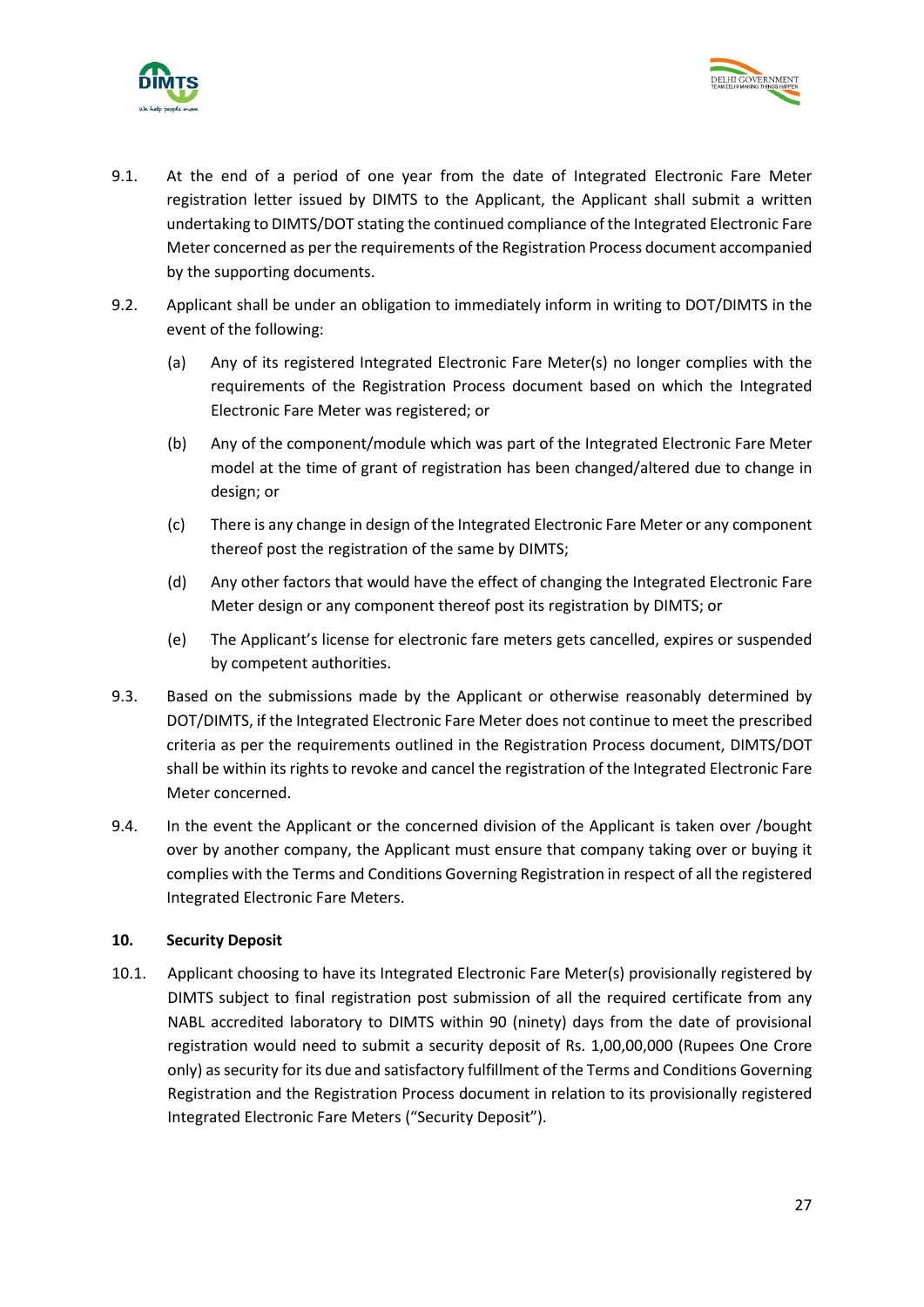



- 10.2. The Security Deposit shall be initially valid for a period of 180 (one hundred and eighty days) from the date of submission of the Application by the Applicant. Subject to clause 10.3, the Security Deposit will be returned by DOT to the Applicant on the earlier of the following:
	- (a) within 30 days from the date on which all required certificates from any NABL accredited laboratory is submitted by the Applicant to DIMTS, and
	- (b) within 30 days from the expiry of the Security Deposit bank guarantee.
- 10.3. The Security Deposit shall be forfeited by DOT in the event the Applicant fails to submit all required certificates from any NABL accredited laboratory to DIMTS within the time period provided for in clause 10.1 or any extension thereof granted by DIMTS, if any, in its sole and absolute discretion, based upon request made by the Applicant in this behalf subject to Security Deposit validity being extended by the Applicant. Provided that the amount being recovered by DOT shall be worked out having due regard to the number of provisionally registered Integrated Electronic Fare Meters that have been sold by such Applicant. Applicant shall be liable to meet any shortfall in the amount based on clause 2(f).

## **11. Compliance with Applicable Laws**

- 11.1. The Applicant of registered Integrated Electronic Fare Meter shall be responsible to comply with all Applicable Laws.
- 11.2. Applicant shall be responsible to comply with all Applicable Laws including but not limited to The Legal Metrology Act, 2009 and The Delhi Legal Metrology (Enforcement) Rules, 2011. Applicants shall ensure that its license for electronic fare meters is kept renewed and updated from time and time during the Registration Period. The Applicant shall also ensure that all its dealers and service centers have valid license issued by the Controller of Weights and Measures Department, GNCTD or any other competent authority of GNCTD for selling or repairing (as required) the Integrated Electronic Fare Meter in Delhi and the same are kept renewed and updated from time and time during the Registration Period.

## **12. Indemnity**

The Applicant agrees to indemnify and hold harmless DOT/DIMTS, their officers, directors, agents and the consultants from and against:

- (a) All third party claims of infringement of patent, trademark/copyright or industrial design rights arising from the use of the supplied software/ hardware and related services or any part thereof.
- (b) All consequences and liabilities arising out of or in any way connected with the Applicant's negligence, fault, nuisance, breach and failure to perform its obligations under or pursuant to the Registration Process.
- (c) Any accident, death, loss of property, damages suffered/caused, injury caused or suffered, or any other claim/s, suit/s or legal proceedings initiated by any person arising out of or in relation to the registered Integrated Electronic Fare Meters supplied or related services provided by the Applicant.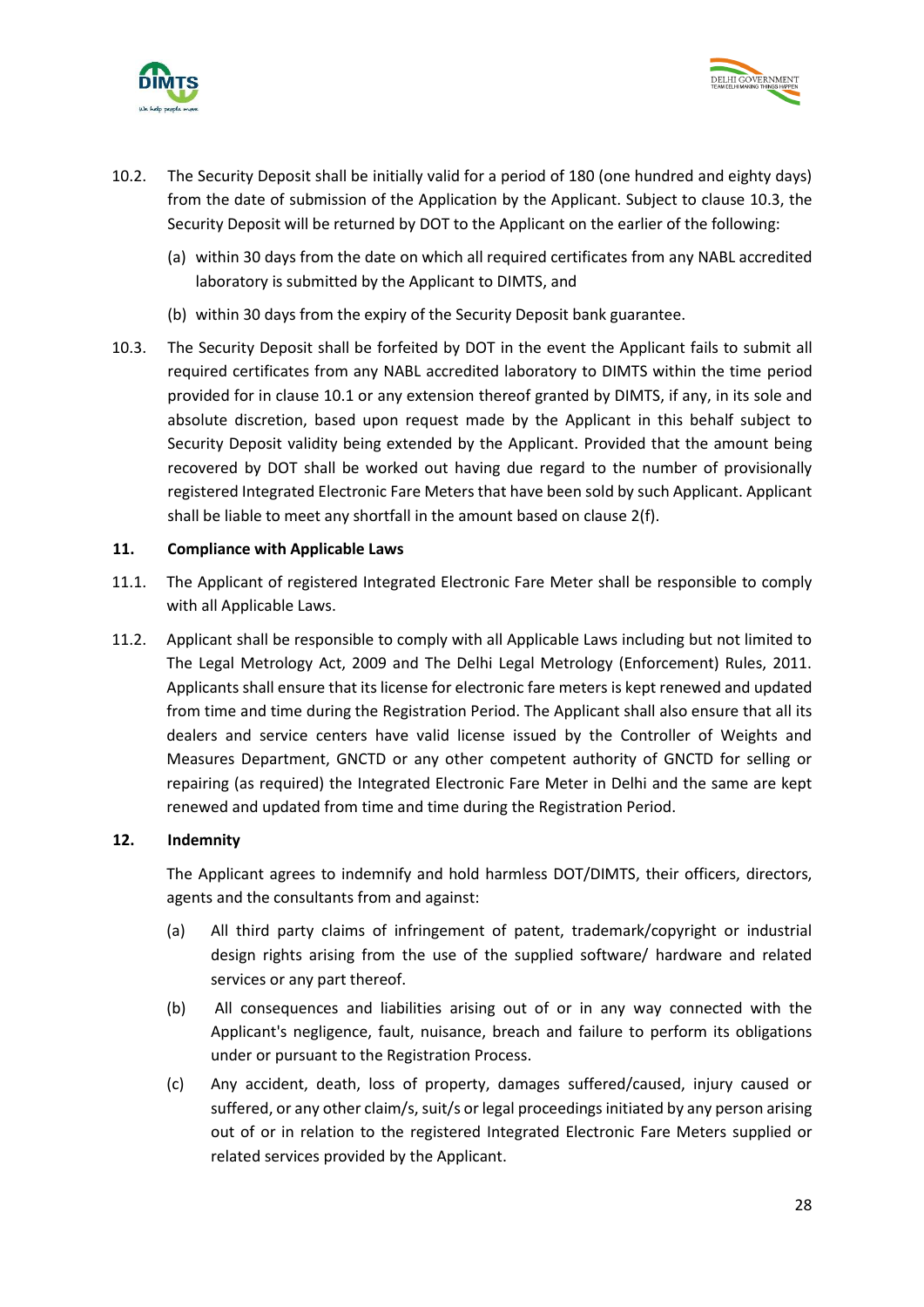



(d) The use or misuse by or on behalf of the Applicant/its dealers of the trademark, symbol, logo, or icon of DIMTS/DOT otherwise than in accordance with the Terms and Conditions Governing Registration.

## **13. Dispute Resolution**

In case of any dispute of technical nature the decision of DIMTS shall be final and binding on Applicant.

Subject to the preceding, any / all disputes arising out of or in any way relating to or concerning this Registration or the Registration Process shall be amicably and promptly settled between the parties. The parties agree that if the efforts of the parties to amicably resolve such differences or dispute(s) fail and no settlement is reached despite such efforts of the parties, then, except where the decision of certain person/DIMTS/DOT has been made final and binding between the parties, the dispute shall be referred to the sole arbitration of the Principal Secretary cum Commissioner, DOT or any other person appointed / nominated by him in this regard. There will be no objection to any such appointment on the ground that the arbitrator so appointed is a Government servant or that he has to deal with matters to which this registration pertains or that in the course of his duties as Government servant, he has expressed views on all or any of the matters in dispute. The decision of the Arbitrator so appointed will be final and binding on both the parties. The venue of Arbitration shall be Delhi and the proceedings shall be held in English under the Arbitration and Conciliation Act 1996.

## **14. Jurisdiction**

The registration and the process shall be governed by the laws of India and the Courts at Delhi shall have exclusive jurisdiction to adjudicate upon any  $/$  all matter(s) arising from the registration or the process of registration.

## **15. Notice**

Any notice or other communication to be given by a party to the other under, or in connection with the matters contemplated by or under the registration shall be in writing and shall be delivered by hand/ registered post/ courier at the notified address of the party concerned.

## **16. Prohibition of Assignment**

The registration of Integrated Electronic Fare Meter under this process is not assignable by the Applicant to any third party. If found doing so, it shall result in termination of registration of all its Integrated Electronic Fare Meters.

## **17. Language**

All notices required and all other communications, documentation and proceedings which are in any way relevant to the Registration or the Registration Process shall be in writing and in English language.

## **18. Fraud and Corrupt Practices**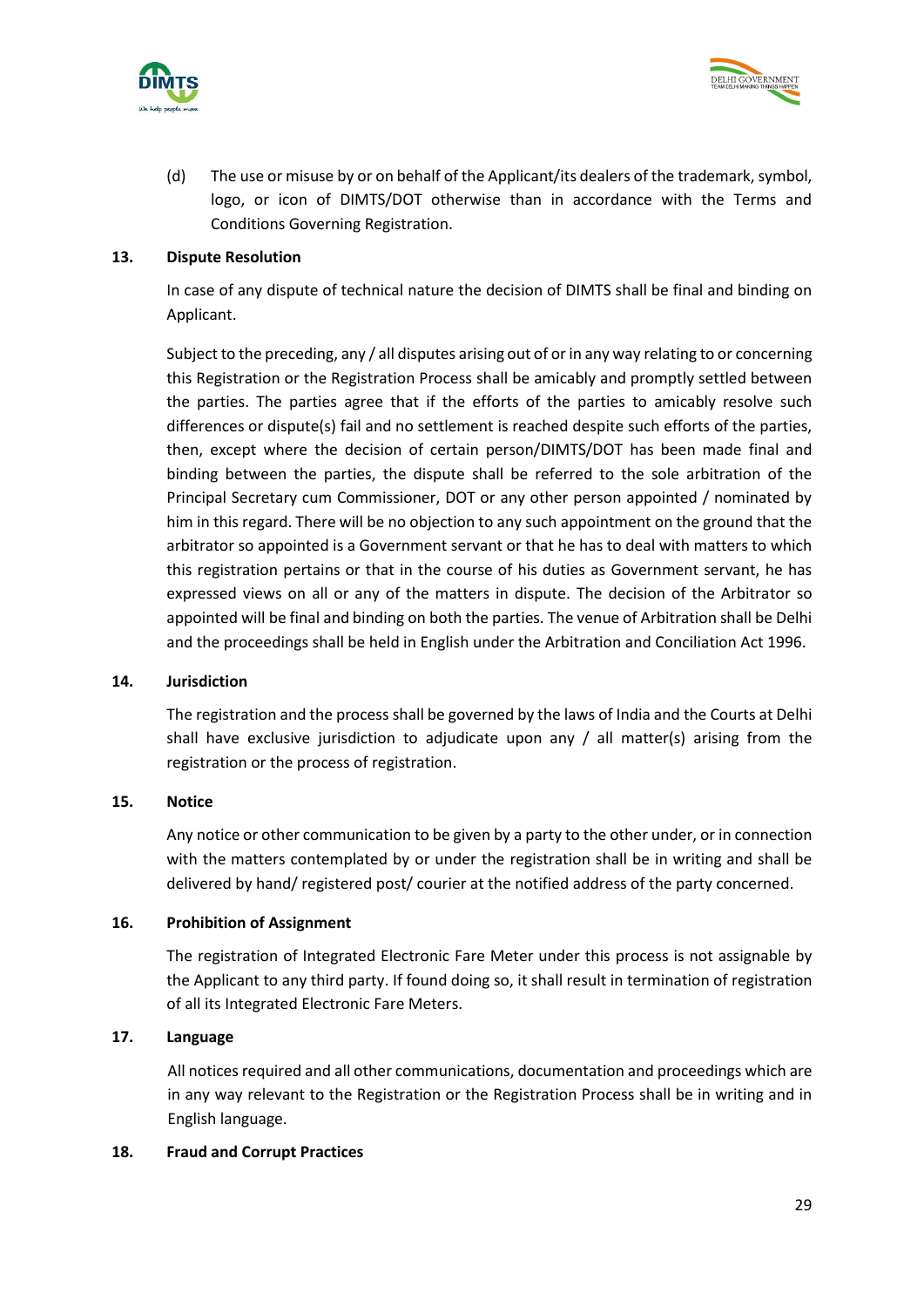



- 18.1. The Applicants and their respective officers, employees, agents and advisers shall observe the highest standard of ethics during the Registration Process. Notwithstanding anything to the contrary contained herein, DOT/DIMTS may (a) reject an Application, and/or (b) cancel the Integrated Electronic Fare Meter Registration, without being liable in any manner whatsoever to the Applicant if it determines that the Applicant has, directly or indirectly or through an agent, engaged in corrupt practice, fraudulent practice, coercive practice, undesirable practice or restrictive practice during or in relation to the Registration Process.
- 18.2. Without prejudice to the rights of the DIMTS/DOT under this clause, if an Applicant is found by the DOT/DIMTS to have directly or indirectly or through an agent, engaged or indulged in any corrupt practice, fraudulent practice, coercive practice, undesirable practice or restrictive practice during the Registration Process, DOT/DIMTS may black list such Applicant and in such event the Applicant shall not be eligible to participate in any tender or RFQ or Registration Process document issued by or on behalf the DOT/DIMTS during the period specified by DOT/DIMTS in this behalf.
- 18.3. For the purposes of this clause, the following terms shall have the meaning hereinafter respectively assigned to them:
	- (a) "corrupt practice" means the offering, giving, receiving, or soliciting, directly or indirectly, of anything of value to influence the actions of any person connected with the Registration Process;
	- (b) "fraudulent practice" means a misrepresentation or omission of facts or suppression of facts or disclosure of incomplete facts, in order to influence the Registration Process;
	- (c) "coercive practice" means impairing or harming or threatening to impair or harm, directly or indirectly, any person or property to influence any person's participation or action in the Registration Process;
	- (d) "undesirable practice" means establishing contact with any person connected with or employed or engaged by the DIMTS/DOT with the objective of canvassing, lobbying or in any manner influencing or attempting to influence the Registration Process; and
	- (e) "restrictive practice" means forming a cartel or arriving at any understanding or arrangement among Applicants with the objective of restricting or manipulating a full and fair competition in or pursuant to the Registration Process.

## **19. Waiver**

- 19.1. Waiver by DOT/DIMTS of any default by the Applicant in the observance and performance of any provision of or obligations of or under the Registration Process or the Terms and Conditions Governing Registration:
	- (a) shall not operate or be construed as a waiver of any other or subsequent default hereof or of other provisions of or obligations under this process;
	- (b) shall not be effective unless it is in writing and executed by a duly authorized representative of the DOT/DIMTS; and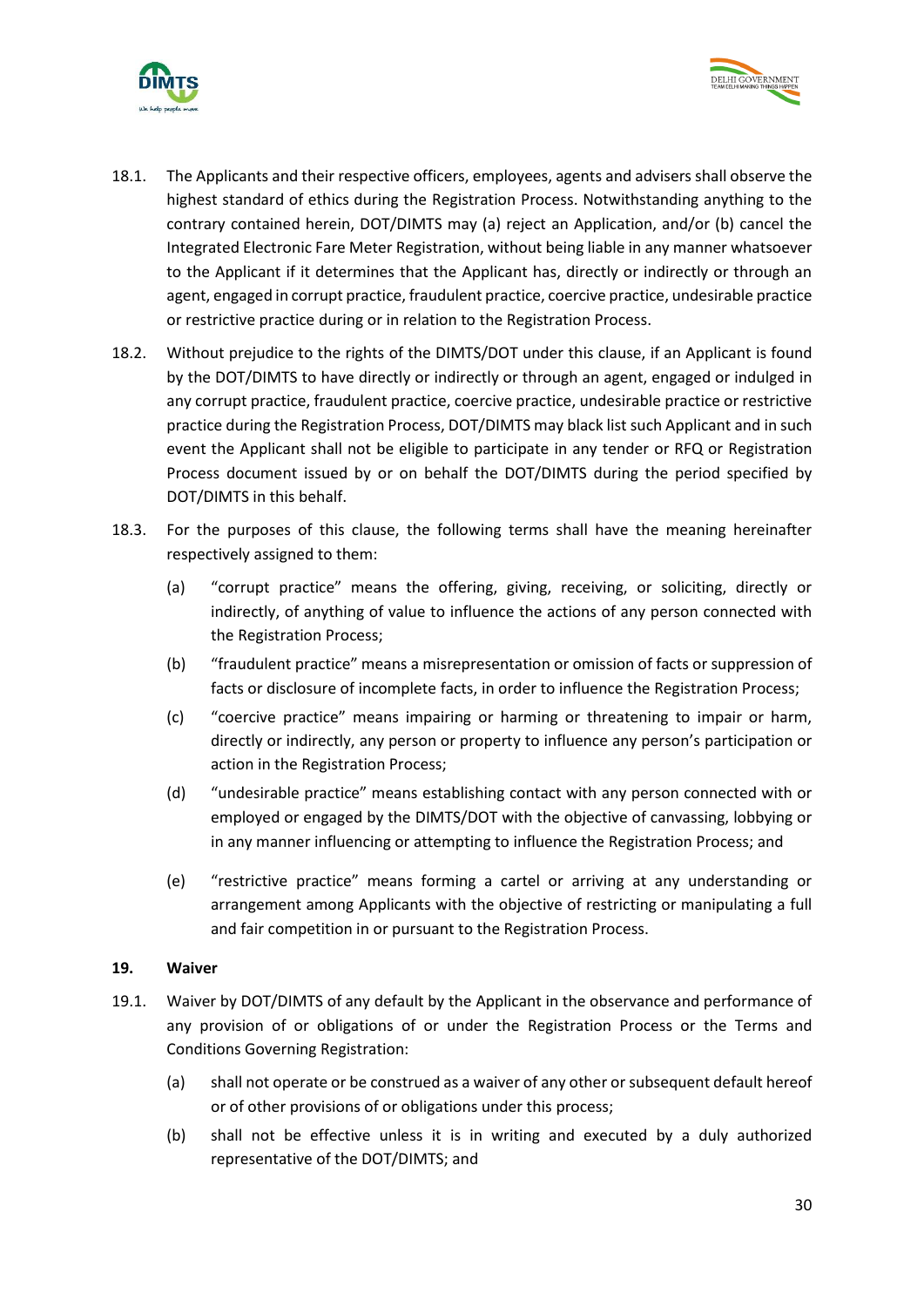



- (c) shall not affect the validity or enforceability of the Terms and Conditions Governing Registration in any manner.
- 19.2. Neither the failure by DIMTS/DOT to insist, on any occasion, upon the performance of the terms, conditions and provisions of this Registration Process or any obligation hereunder nor time or other indulgence granted by DIMTS/DOT to the Applicant shall be treated or deemed as waiver of such breach or acceptance of any variation or the relinquishment of any such right hereunder.

## **20. Severability**

If for any reason whatever any provision of the Terms and Conditions Governing Registration is or becomes invalid, illegal or unenforceable or is declared by any court of competent jurisdiction or any other instrumentality to be invalid, illegal or unenforceable, the validity, legality or enforceability of the remaining provisions shall not be affected in any manner, and DOT/DIMTS would at its option either work out new provision to replace such invalid, unenforceable or illegal provision, as nearly as is practicable to such invalid, illegal or unenforceable provision or delete the invalid, illegal or unenforceable provisions and the rest of the terms and conditions shall continue to remain valid and enforceable.

## **21. Use of Trademark / Logo of DIMTS/DOT/GNCTD**

Applicant shall not use the DIMTS/DOT/GNCTD logo or any other trademark, symbol, logo, or icon on or in connection with the registered Integrated Electronic Fare Meters including those on its packaging, manuals, promotional and/or advertising materials, or for any other purpose without an express written permission from DIMTS/DOT/GNCTD.

## **22. Successors and Assigns**

This arrangement shall be binding upon and inure to the benefit of DIMTS and the Applicant being the parties to this arrangement.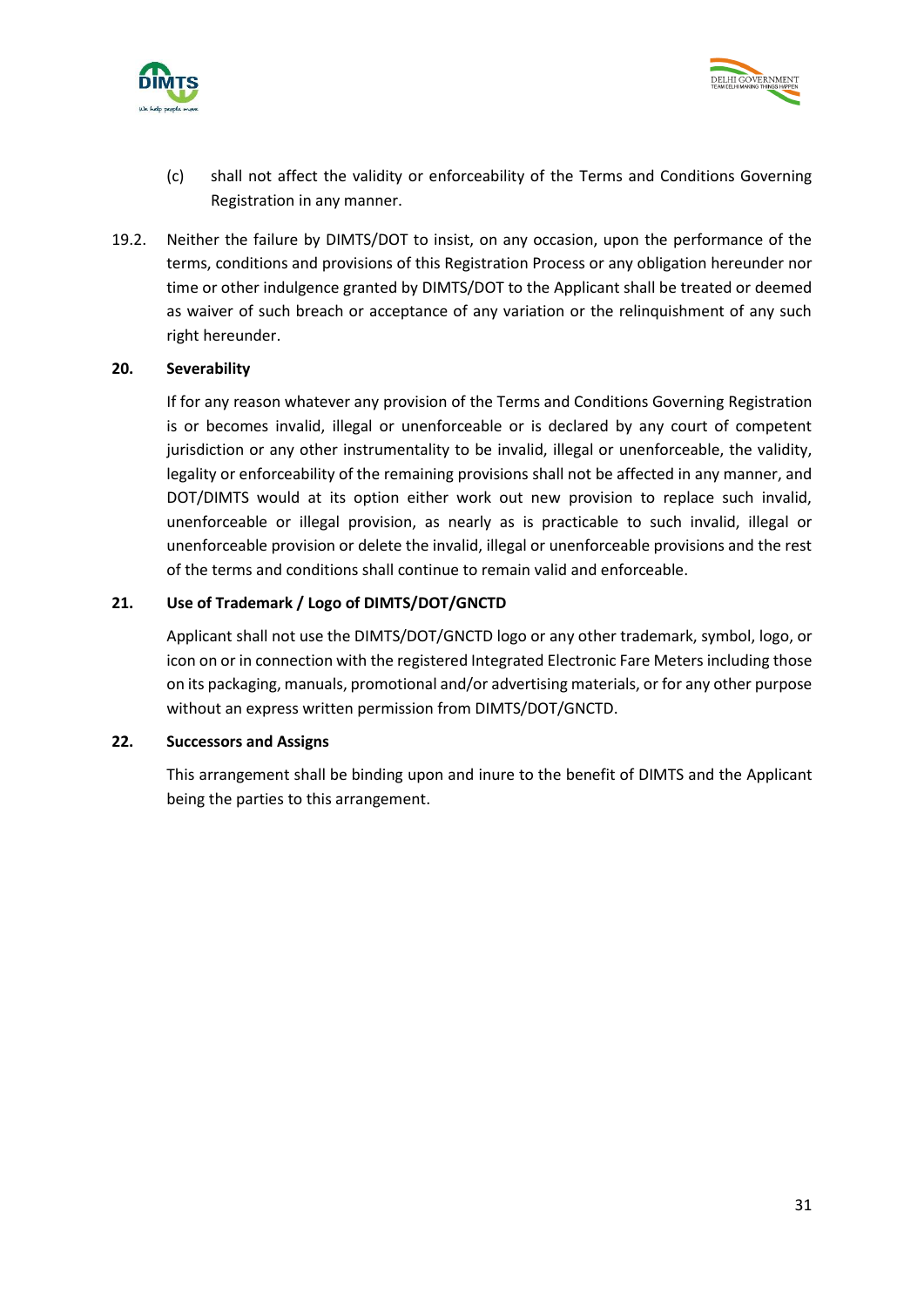



**Annexure F**

## **Format for Power of Attorney for Signing of Application**

(On Non – judicial stamp paper of Rs 100/- or such equivalent document duly attested by notary public)

## **Power of Attorney**

Know all men by these presents, we …………………………………………… (name and address of the registered office) do hereby constitute, appoint and authorise Mr. / Ms.…………………… ………… (name and residential address) who is presently employed with us and holding the position of ………………………………………. as our attorney, to do in our name and on our behalf, all such acts, deeds and things necessary in connection with or incidental to our Application, in response to the Registration Process being conducted by DOT, Government of NCT of Delhi ("DOT") through Delhi Integrated Multi-Modal Transit System Limited ("DIMTS"), seeking **Registration of Integrated Electronic Fare Meter in respect of the new Para-transit Vehicles in Delhi**, including signing and submission of Application, all documents and providing information / responses to DOT / DIMTS, representing us in all matters before DOT/ DIMTS, and generally dealing with DOT/ DIMTS in all matters in connection with our aforesaid Application.

We hereby agree to ratify all acts, deeds and things lawfully done by our said attorney pursuant to this Power of Attorney and that all acts, deeds and things done by our aforesaid attorney shall and shall always be deemed to have been done by us.

For

(Signature) (Name, Title, Address and Date)

\_\_\_\_\_\_\_\_\_\_\_\_\_\_\_\_\_\_\_\_\_\_\_\_\_\_\_

Accepted

\_\_\_\_\_\_\_\_\_\_\_\_\_\_\_\_\_\_ (Signature) (Name, Title, Address of the Attorney and Date)

**Notes:** 

- 1. To be executed by the Applicant.
- 2. The mode of execution of the Power of Attorney should be in accordance with the procedure, if any, laid down by the applicable law and the charter documents of the executant(s) and when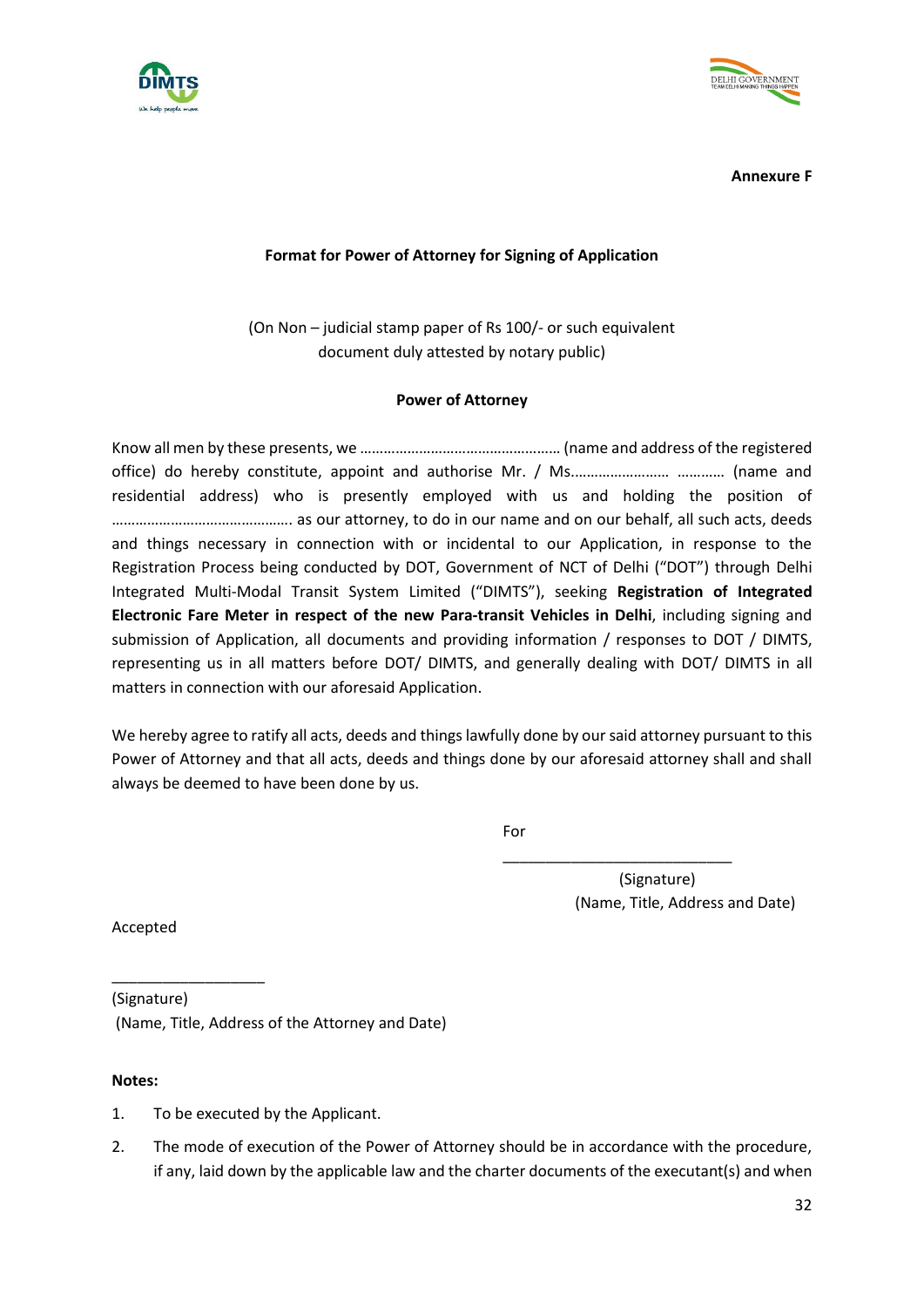



it is so required the same should be under common seal affixed in accordance with the required procedure.

- 3. In case the Application is signed by an authorised Director of the Applicant, a registered copy of the appropriate resolution/ document conveying such authority may be enclosed in lieu of the Power of Attorney.
- 4. For a Power of Attorney executed and issued overseas, the document will also have to be legalised by the Indian Embassy and notarised in the jurisdiction where the Power of Attorney is being issued. However, the Power of Attorney provided by Applicants from countries that have signed the Hague Legislation Convention 1961 are not required to be legalised by the Indian Embassy if it carries a conforming Appostille certificate.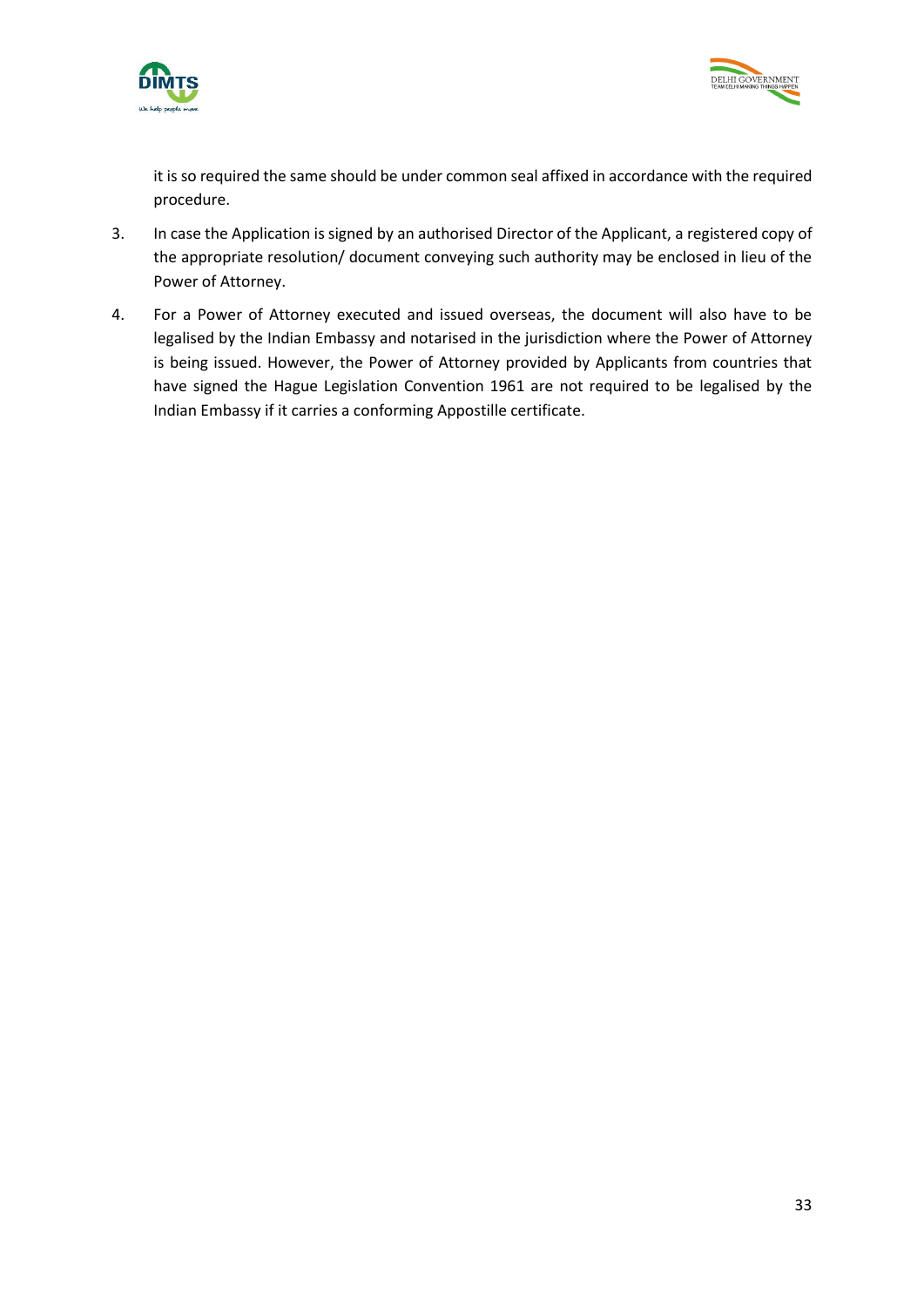



#### **Annexure G**

#### **Format for Security Deposit Bank Guarantee**

## **(To be issued on Non Judicial Stamp Paper of Rs.100)**

Principal Secretary and Commissioner, Transport Department, Government of National Capital Territory of Delhi (GNCTD) 5/9, Under Hill Road, Delhi - 110054

## **WHEREAS:**

- A. Department of Transport, Government of National Capital Territory of Delhi (DOT), through Delhi Integrated Multi-Modal Transit System Limited (DIMTS), has invited Applications from interested and eligible entities seeking registration of their Integrated Electronic Fare Meter to be used in the Para-transit Vehicles ("Registration Process").
- B. **Example 20 and Complete Computer** ("Applicant") is desirous of getting its Integrated Electronic Fare Meter(s) registered under the Registration Process and has submitted Application in this behalf.
- C. Upon registration of the Integrated GPS Fare Meters, the same may be provided for the Paratransit Vehicles to their permit holders subject to the Terms and Conditions Governing Registration as outlined in the Registration Process document.
- D. Applicant has opted for getting its Integrated Electronic Fare Meter(s) provisionally registered. In accordance with the Registration Process document, Applicant is required to submit a security deposit of Rs. 1,00,00,000 (Rupees One Crore only) as security for its due and satisfactory fulfillment of the terms and conditions prescribed in the Registration Process document related to such provisionally registered Integrated Electronic Fare Meters ("Security Deposit").
- E. We, \_\_\_\_\_\_\_\_\_\_\_\_\_\_\_\_\_\_\_\_\_\_\_, through our branch at \_\_\_\_\_\_\_\_\_\_\_\_\_\_\_\_\_\_\_\_\_\_\_[address], Delhi (the "Bank") have agreed to furnish this Security Deposit upon request from the Applicant.

NOW, THEREFORE, the Bank hereby, unconditionally and irrevocably, guarantees and affirms as follows:

1. The Bank hereby unconditionally and irrevocably guarantees the due and faithful performance of the Applicant's obligations under and in accordance with the Terms and Conditions Governing Registration and the Registration Process document, and agrees and undertakes to pay to DOT, upon its mere first written demand, and without any demur, reservation, recourse, contest or protest, and without any reference to the Applicant, such sum or sums up to an aggregate sum of the Guarantee Amount as DOT shall claim, without DOT being required to prove or to show grounds or reasons for its demand and/or for the sum specified therein.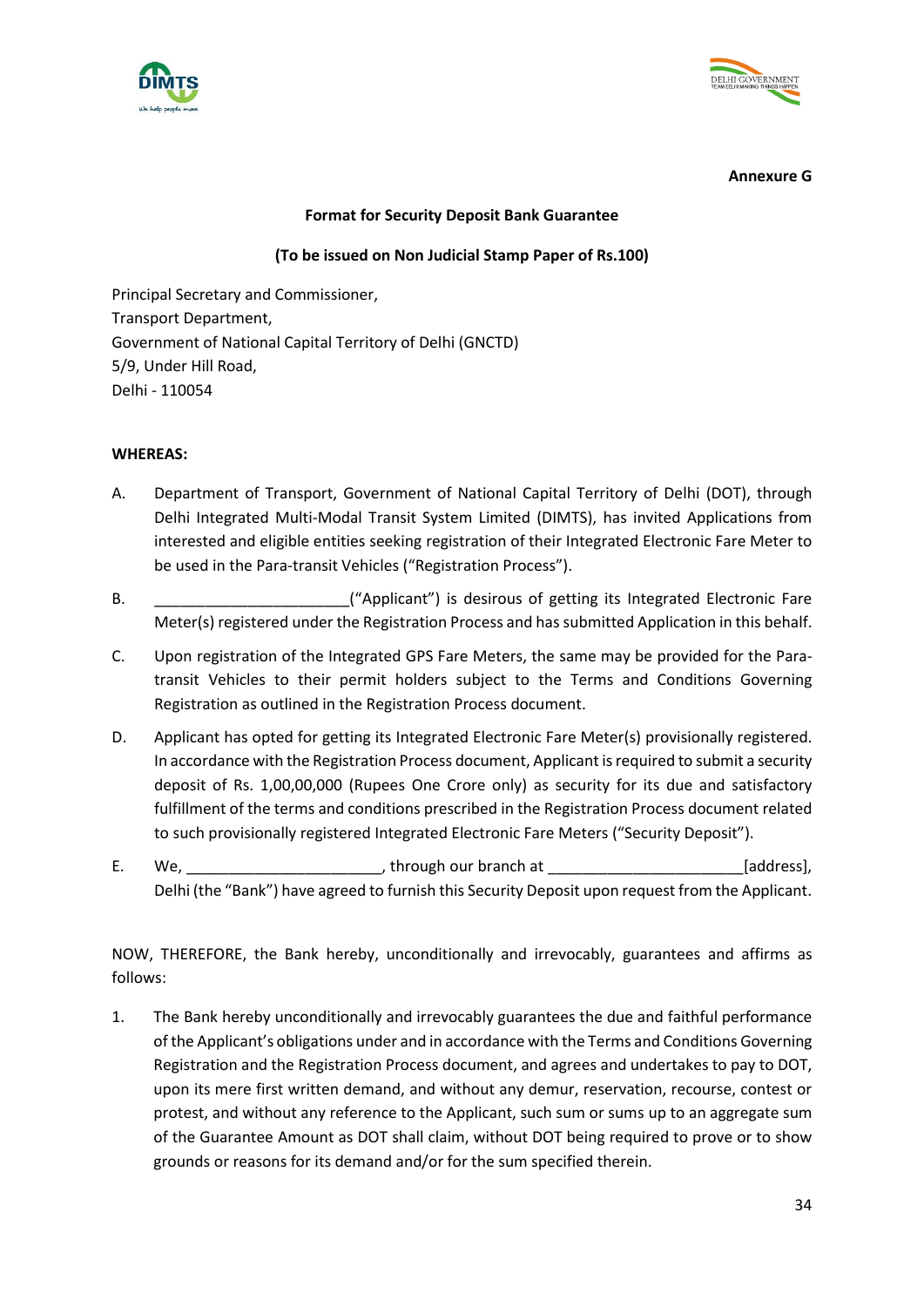



- 2. A letter from DOT, under the hand of its authorized signatory, that the Applicant has committed default in the due and faithful performance of all or any of its obligations under and in accordance with the Terms and Conditions Governing Registration or the Registration Process document shall be conclusive, final and binding on the Bank. The Bank further agrees that DOT shall be the sole judge as to whether the Applicant is in default in due and faithful performance of its obligations under the Terms and Conditions Governing Registration or the Registration Process document and its decision that the Applicant is in default shall be final and binding on the Bank, notwithstanding any differences between DOT and the Applicant, or any dispute between them pending before any court, tribunal, arbitrators or any other authority or body, or by the discharge of the Applicant for any reason whatsoever.
- 3. In order to give effect to this Guarantee, DOT shall be entitled to act as if the Bank were the principal debtor and any change in the constitution of the Applicant and/or the Bank, whether by their absorption with any other body or corporation or otherwise, shall not in any way or manner affect the liability or obligation of the Bank under this Guarantee.
- 4. It shall not be necessary, and the Bank hereby waives any necessity, for DOT to proceed against the Applicant before presenting to the Bank its demand under this Guarantee.
- 5. DOT shall have the liberty, without affecting in any manner the liability of the Bank under this Guarantee, to vary at any time, the Terms and Conditions Governing Registration or the Registration Process document or to extend the time or period for the compliance with, fulfillment and/ or performance of all or any of the obligations of the Applicant contained in the Terms and Conditions Governing Registration or the Registration Process document or to postpone for any time, and from time to time, any of the rights and powers exercisable by DOT against the Applicant, and either to enforce or forbear from enforcing any of the aforesaid terms and conditions and/or the securities available to DOT, and the Bank shall not be released from its liability and obligation under these presents by any exercise by DOT of the liberty with reference to the matters aforesaid or by reason of time being given to the Applicant or any other forbearance, indulgence, act or omission on the part of DOT or of any other matter or thing whatsoever which under any law relating to sureties and guarantors would but for this provision have the effect of releasing the Bank from its liability and obligation under this Guarantee and the Bank hereby waives all of its rights under any such law.
- 6. This Guarantee is in addition to and not in substitution of any other guarantee or security now or which may hereafter be held by DOT in respect of or relating to the Terms and Conditions Governing Registration and the Registration Process document or for the fulfillment, compliance and/or performance of all or any of the obligations of the Vendor under the Terms and Conditions Governing Registration and the Registration Process document.
- 7. Notwithstanding anything contained hereinbefore, the liability of the Bank under this Guarantee is restricted to the Guarantee Amount and this Guarantee will remain in force until \_\_\_\_\_\_\_\_\_\_\_\_\_\_\_\_(*mention date based on the required period of validity of the Performance Guarantee*) and unless a demand or claim in writing is made by DOT on the Bank under this